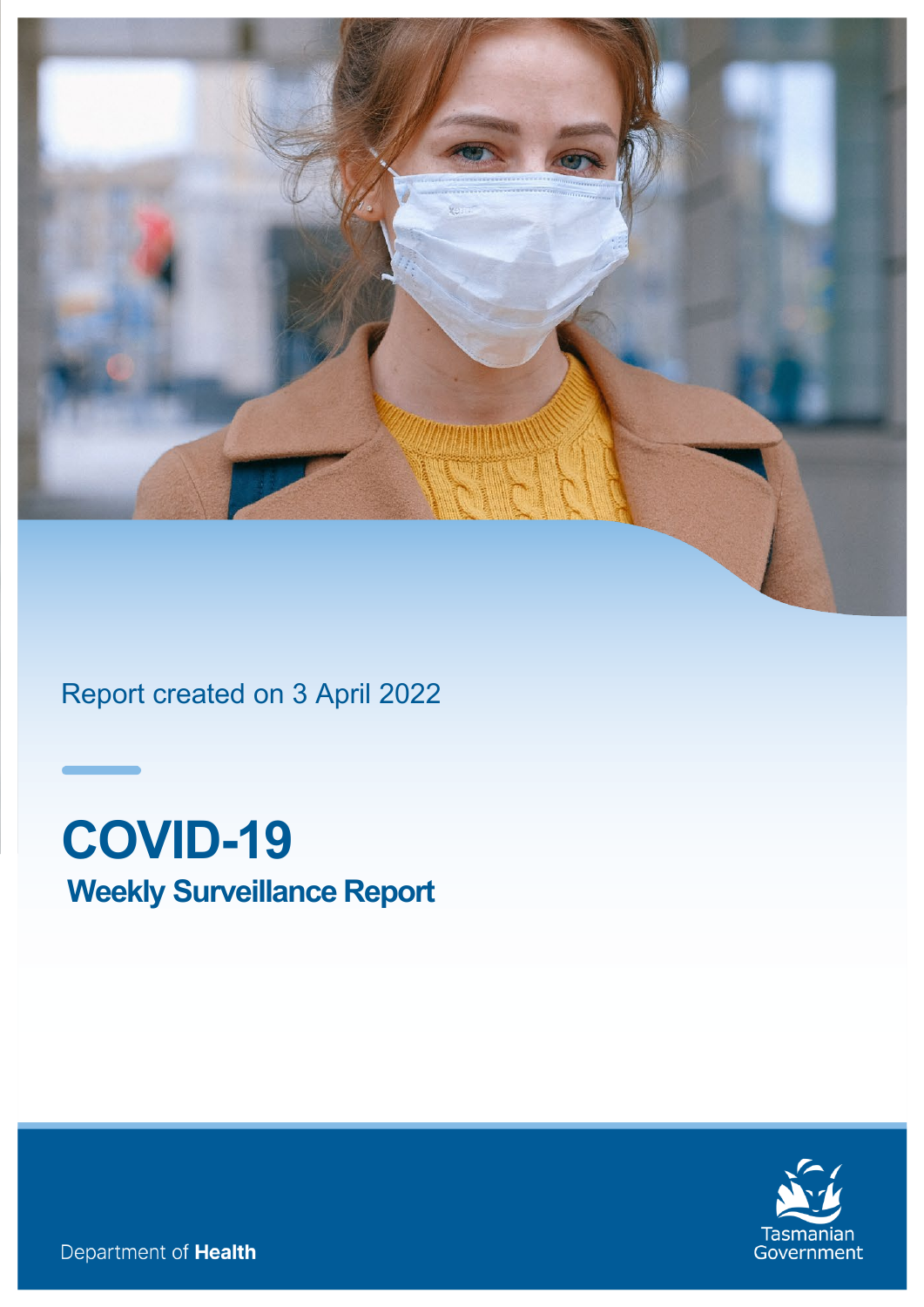# <span id="page-1-0"></span>**COVID-19 Weekly Report, Tasmania**

#### Public Health Emergency Operations Centre

#### **Report created on 3 April 2022**

This report describes weekly and overall trends in COVID-19 case notifications, PCR testing and clinical severity and deaths in Tasmania from 15 December 2021 to 2 April 2022.

The focus of this report is on COVID-19 cases notified in Tasmania since the lifting of restrictions to the Tasmanian borders on 15 December 2021. Prior to this date there were 238 cases of COVID-19 recorded in Tasmania, with 13 deaths caused by COVID-19 or with COVID-19 as a contributing factor. 232 of these earlier cases and all 13 deaths were notified in 2020. A further 6 cases were notified in 2021 prior to 15 December 2021.

Following the border changes on 15 December 2021, COVID-19 was imported from interstate, and there has been widespread community transmission of COVID-19 in Tasmania.

Caveats to the data: Information presented in this report is based on data available in the Tasmanian Notifiable Diseases Database (TNDD) at the time of reporting and is subject to change. Reporting week is the epidemiological week from Sunday to Saturday. Data are presented for the week ending on the date shown in the column header (e.g. data for the week of 27 March to 2 April have the column header "2 April"). Rates presented are calculated as number of cases per 1000 people and number of PCR tests per 1000 people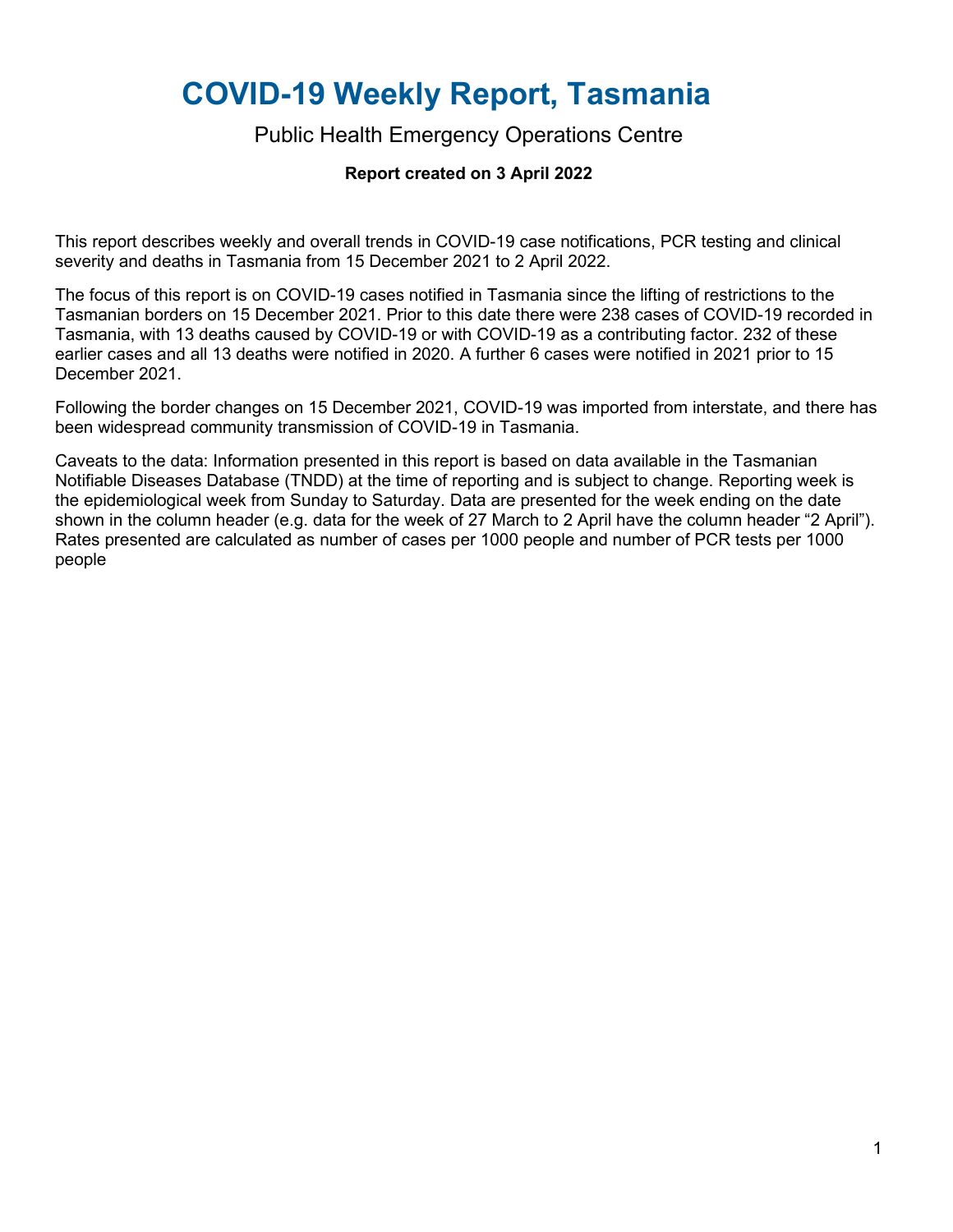# **Contents**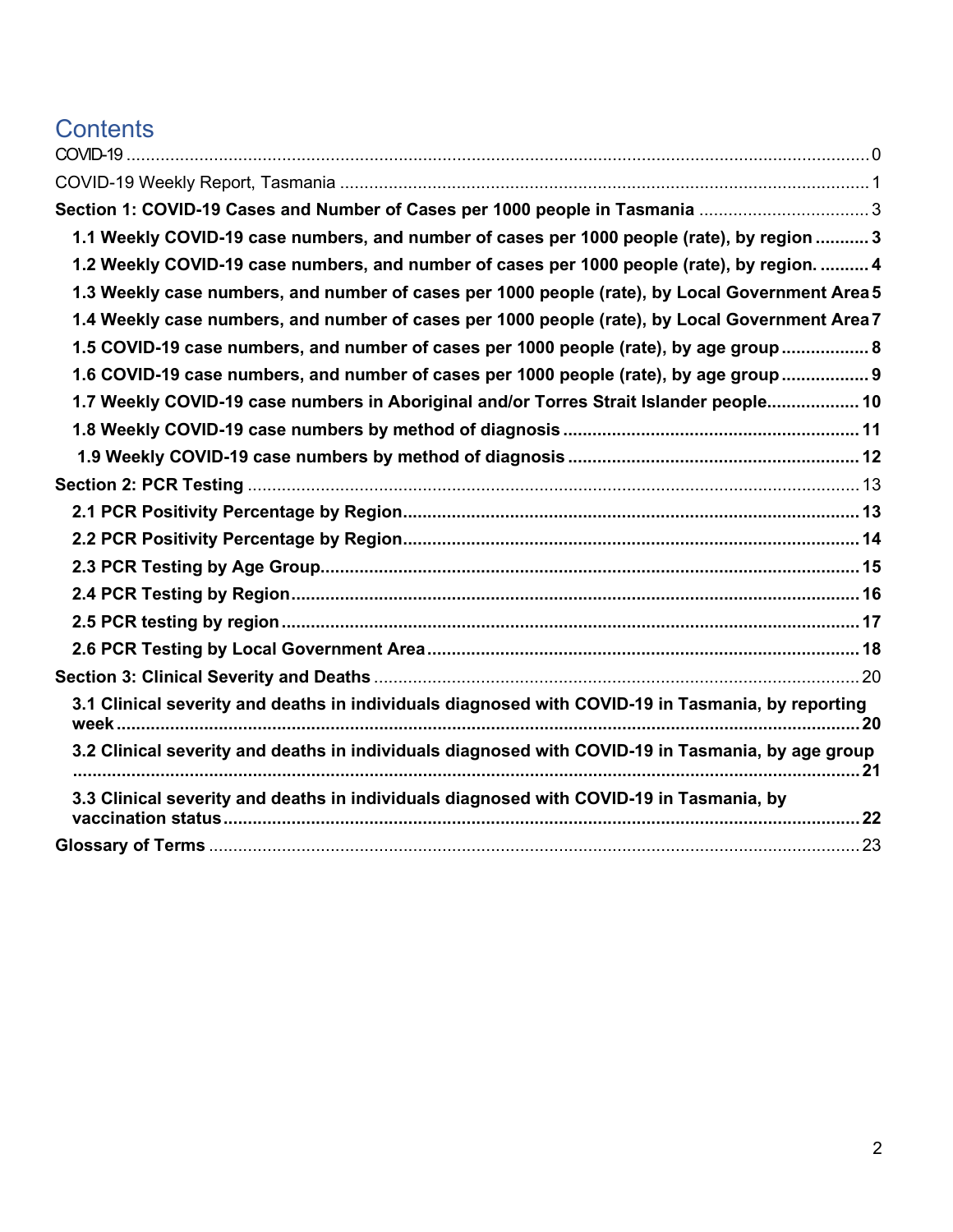## <span id="page-3-0"></span>**Section 1: COVID-19 Cases and Number of Cases per 1000 people in Tasmania**

#### <span id="page-3-1"></span>**1.1 Weekly COVID-19 case numbers, and number of cases per 1000 people (rate), by region**

**Table 1:** COVID-19 cases and number of cases per 1000 people (rate) per week for each of the last 4-weeks, and total cases notified since 15 December 2021, by region of residence in Tasmania.

|                        | 12Mar2022 |      | 19Mar2022    |      | 26Mar2022 |      | 02Apr2022    |      | Total since 15Dec2021 |                     |
|------------------------|-----------|------|--------------|------|-----------|------|--------------|------|-----------------------|---------------------|
| Region                 | Cases     | Rate | <b>Cases</b> | Rate | Cases     | Rate | <b>Cases</b> | Rate | <b>Total Cases</b>    | <b>Overall Rate</b> |
| <b>North</b>           | 1,819     | 12   | 2,986        | 20   | 3,066     | 21   | 3,890        | 26   | 23,030                | 154                 |
| <b>North-West</b>      | 2,360     | 21   | 2,823        | 25   | 2,302     | 20   | 2,336        | 21   | 22,101                | 194                 |
| <b>South</b>           | 2,783     | 10   | 4,555        | 16   | 6,193     | 22   | 7,884        | 28   | 45,821                | 165                 |
| <b>Unknown Region</b>  | 30        | ۰    | 23           | ۰    | 39        | -    | 56           | ٠    | 227                   | ۰                   |
| <b>Tasmanian Total</b> | 6,992     | 13   | 10,387       | 19   | 11,600    | 21   | 14,166       | 26   | 91,179                | 169                 |

\*Region is based on residential address provided at time of PCR testing or reporting of a positive RAT. All rates presented are calculated as cases per 1000 people.

There have been an additional 3595 cases notified in Tasmania with an interstate or overseas postcode, with 469 occurring in the latest reporting week.

- From 15 December 2021 to 2 April 2022, a total of 91,179 COVID-19 cases were notified in Tasmania.
- Of these, 23,030 cases resided in the North, 22,101 cases resided in the North-West and 45,821 cases resided in the South.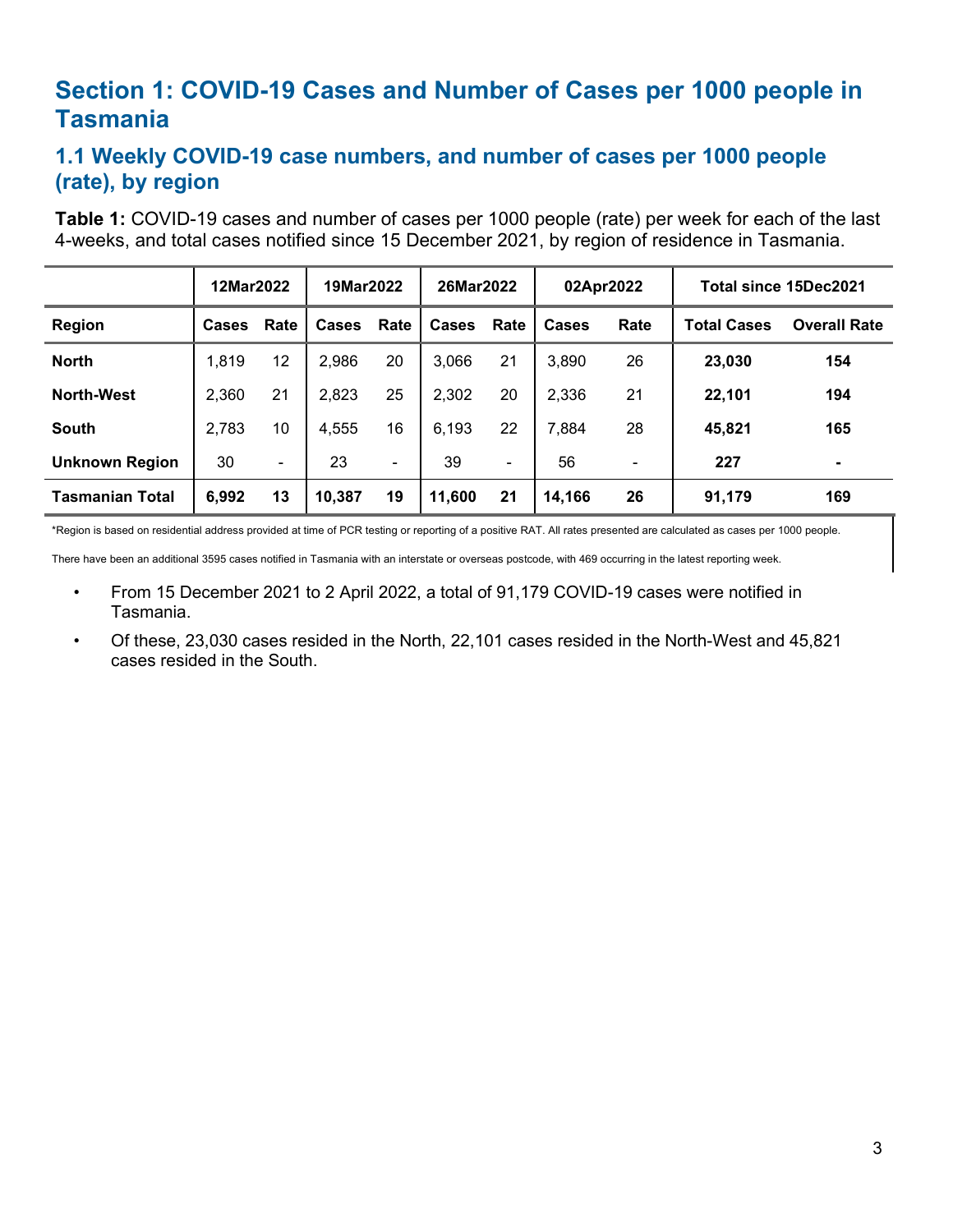## <span id="page-4-0"></span>**1.2 Weekly COVID-19 case numbers, and number of cases per 1000 people (rate), by region.**



Region - • North  $\cdot$  • North-West  $\cdot$  • South + Tasmania

**Figure 1:** Number of weekly COVID-19 cases per 1000 people in Tasmania since15 December 2021, by region of residence and overall.

- From 15 December 2021 to 2 April 2022, the total number of cases per 1000 people in Tasmania was 169.
- From 15 December 2021 to 2 April 2022, the region with the highest total number of cases per 1000 people was the North-West with 194.
- From 12 March 2022 to 2 April 2022, the weekly number of cases per 1000 people in Tasmania has doubled from 13 to 26.
- From 26 March 2022 to 2 April 2022, the weekly number of cases per 1000 people in Tasmania increased from 21 to 26.
- From 26 March 2022 to 2 April 2022, the weekly number of cases per 1000 people increased in the North from 21 to 26.
- From 26 March 2022 to 2 April 2022, the weekly number of cases per 1000 people increased in the North-West from 20 to 21.
- From 26 March 2022 to 2 April 2022, the weekly number of cases per 1000 people increased in the South from 22 to 28.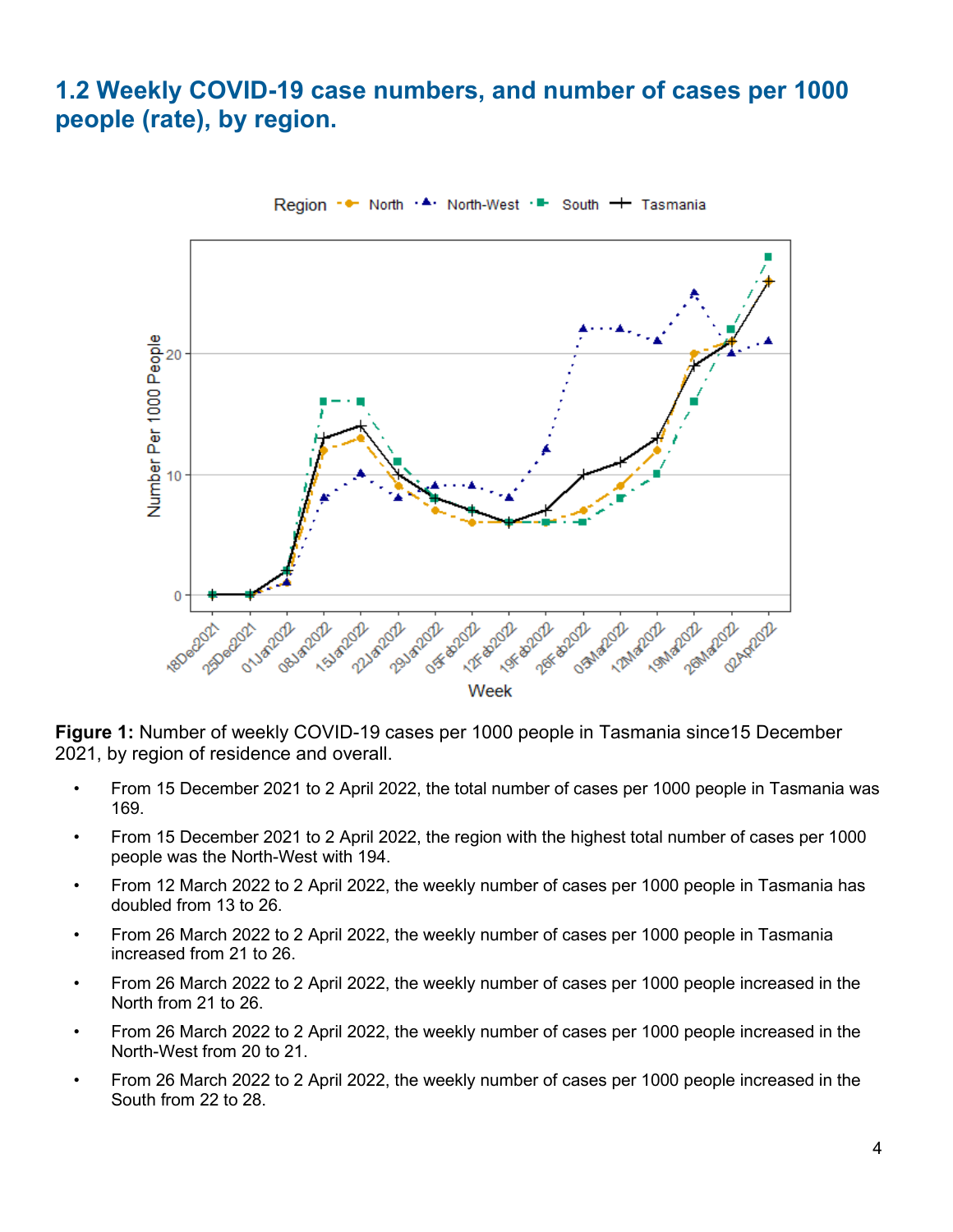#### <span id="page-5-0"></span>**1.3 Weekly case numbers, and number of cases per 1000 people (rate), by Local Government Area**

**Table 2:** COVID-19 cases and number of cases per 1000 people (rate) notified per week in Tasmania for each of the last 4-weeks, and total cases notified since 15 December 2021, by Local Government Area (LGA)\*.

|                                       | 12Mar2022      |                     | 19Mar2022    |                     | 26Mar2022    |                     | 02Apr2022    |                     | <b>Total since</b><br>15Dec2021 |                     |
|---------------------------------------|----------------|---------------------|--------------|---------------------|--------------|---------------------|--------------|---------------------|---------------------------------|---------------------|
| <b>LGA</b>                            | <b>Cases</b>   | Rate<br>per<br>1000 | <b>Cases</b> | Rate<br>per<br>1000 | <b>Cases</b> | Rate<br>per<br>1000 | <b>Cases</b> | Rate<br>per<br>1000 | <b>Cases</b>                    | Rate<br>per<br>1000 |
| <b>Break O'Day</b>                    | 26             | $\overline{4}$      | 89           | 14                  | 99           | 16                  | 176          | 28                  | 668                             | 105                 |
| <b>Brighton</b>                       | 391            | 22                  | 486          | 27                  | 675          | 37                  | 775          | 43                  | 4,751                           | 262                 |
| <b>Burnie</b>                         | 551            | 28                  | 688          | 35                  | 507          | 26                  | 449          | 23                  | 4,358                           | 221                 |
| <b>Central Coast</b>                  | 339            | 15                  | 394          | 18                  | 397          | 18                  | 417          | 19                  | 4,106                           | 185                 |
| <b>Central Highlands</b>              | $\overline{7}$ | $\mathbf{3}$        | 5            | $\overline{2}$      | 16           | $\overline{7}$      | 15           | 7                   | 87                              | 40                  |
| <b>Circular Head</b>                  | 46             | 6                   | 100          | 12                  | 160          | 20                  | 124          | 15                  | 1,205                           | 148                 |
| <b>Clarence</b>                       | 528            | 9                   | 1,013        | 17                  | 1,350        | 23                  | 1,804        | 31                  | 9,827                           | 167                 |
| <b>Derwent Valley</b>                 | 63             | 6                   | 137          | 13                  | 260          | 25                  | 398          | 38                  | 1,533                           | 146                 |
| <b>Devonport</b>                      | 675            | 26                  | 748          | 29                  | 496          | 19                  | 493          | 19                  | 6,241                           | 242                 |
| <b>Dorset</b>                         | 62             | 9                   | 111          | 17                  | 145          | 22                  | 146          | 22                  | 790                             | 118                 |
| <b>Flinders</b>                       | $\mathbf 1$    | 1                   | 16           | 16                  | 26           | 26                  | 53           | 53                  | 106                             | 106                 |
| <b>George Town</b>                    | 48             | $\overline{7}$      | 71           | 10                  | 102          | 14                  | 187          | 26                  | 873                             | 123                 |
| <b>Glamorgan/Spring</b><br><b>Bay</b> | 22             | 5                   | 51           | 11                  | 44           | 9                   | 55           | 12                  | 402                             | 85                  |
| Glenorchy                             | 571            | 12                  | 864          | 18                  | 1,270        | 26                  | 1,354        | 28                  | 8,967                           | 187                 |
| <b>Hobart</b>                         | 414            | $\overline{7}$      | 805          | 15                  | 1,139        | 21                  | 1,315        | 24                  | 8,995                           | 163                 |
| <b>Huon Valley</b>                    | 100            | 6                   | 172          | 10                  | 316          | 18                  | 429          | 24                  | 2,116                           | 118                 |
| <b>Kentish</b>                        | 101            | 16                  | 185          | 29                  | 97           | 15                  | 112          | 18                  | 965                             | 151                 |
| <b>King Island</b>                    | 25             | 16                  | 17           | 11                  | 55           | 34                  | 78           | 48                  | 329                             | 204                 |
| Kingborough                           | 426            | 11                  | 649          | $17\,$              | 727          | 19                  | 986          | 26                  | 5,934                           | 154                 |
| Latrobe                               | 209            | 17                  | 175          | 15                  | 178          | 15                  | 242          | 20                  | 2,094                           | 175                 |
| Launceston                            | 1,088          | 16                  | 1,734        | 25                  | 1,867        | 27                  | 2,308        | 34                  | 13,907                          | 202                 |
| <b>Meander Valley</b>                 | 240            | 12                  | 379          | 19                  | 292          | 15                  | 249          | 12                  | 2,170                           | 108                 |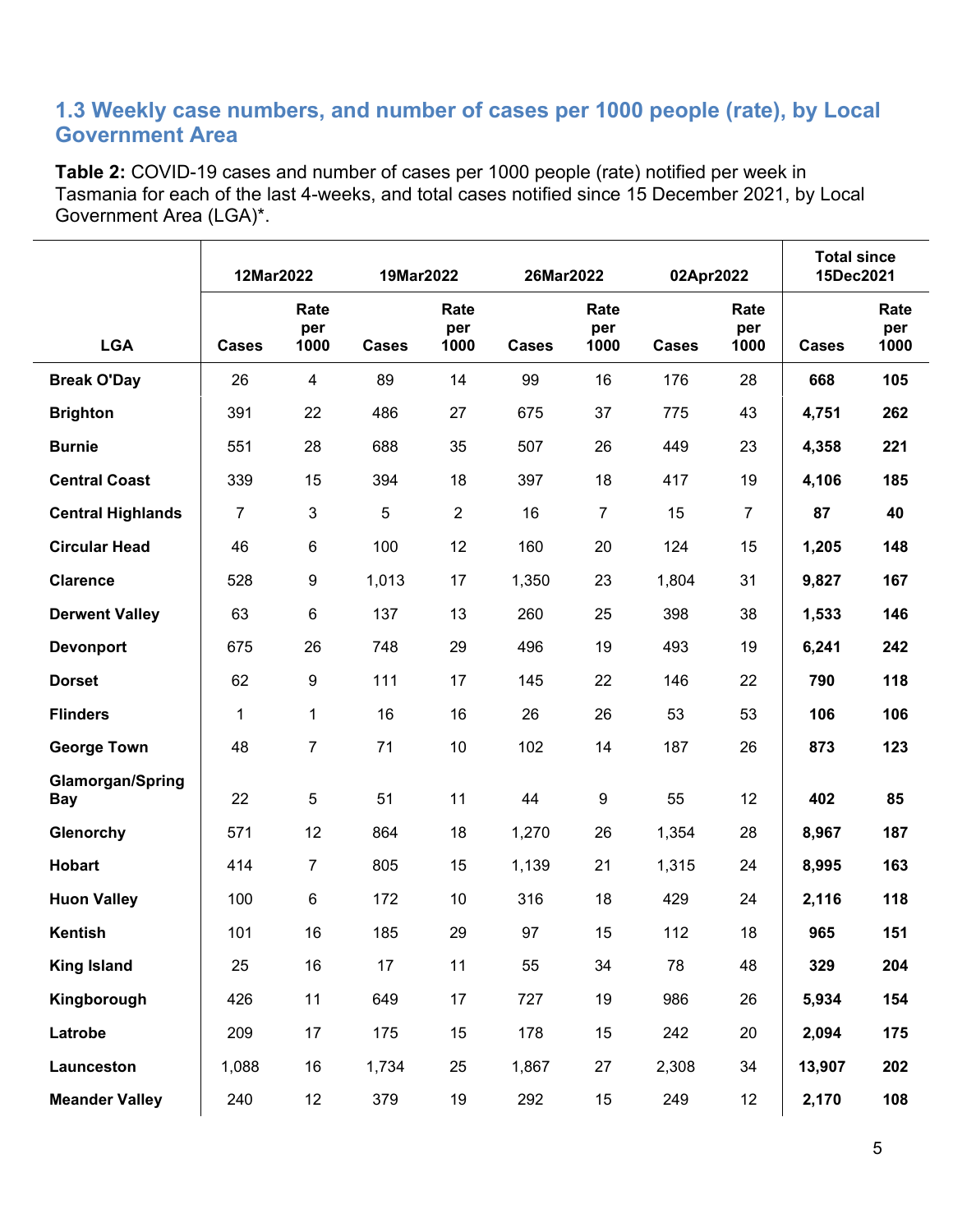|                                    | 12Mar2022 |                     |              | 19Mar2022           |              | 26Mar2022           |              | 02Apr2022           |              | <b>Total since</b><br>15Dec2021 |  |
|------------------------------------|-----------|---------------------|--------------|---------------------|--------------|---------------------|--------------|---------------------|--------------|---------------------------------|--|
| <b>LGA</b>                         | Cases     | Rate<br>per<br>1000 | <b>Cases</b> | Rate<br>per<br>1000 | <b>Cases</b> | Rate<br>per<br>1000 | <b>Cases</b> | Rate<br>per<br>1000 | <b>Cases</b> | Rate<br>per<br>1000             |  |
| <b>Northern</b><br><b>Midlands</b> | 196       | 14                  | 256          | 19                  | 325          | 24                  | 331          | 24                  | 2,258        | 166                             |  |
| <b>Sorell</b>                      | 263       | 16                  | 332          | 21                  | 365          | 23                  | 470          | 29                  | 2,560        | 160                             |  |
| <b>Southern</b><br><b>Midlands</b> | 24        | $\overline{4}$      | 47           | $\overline{7}$      | 63           | 10                  | 81           | 13                  | 478          | 75                              |  |
| <b>Tasman</b>                      | 8         | 3                   | 31           | 13                  | 52           | 21                  | 38           | 15                  | 196          | 79                              |  |
| Waratah/Wynyard                    | 399       | 29                  | 453          | 33                  | 298          | 21                  | 199          | 14                  | 2,212        | 159                             |  |
| <b>West Coast</b>                  | 18        | 4                   | 90           | 22                  | 120          | 29                  | 146          | 35                  | 588          | 142                             |  |
| <b>West Tamar</b>                  | 164       | 7                   | 350          | 14                  | 245          | 10                  | 352          | 14                  | 2,246        | 92                              |  |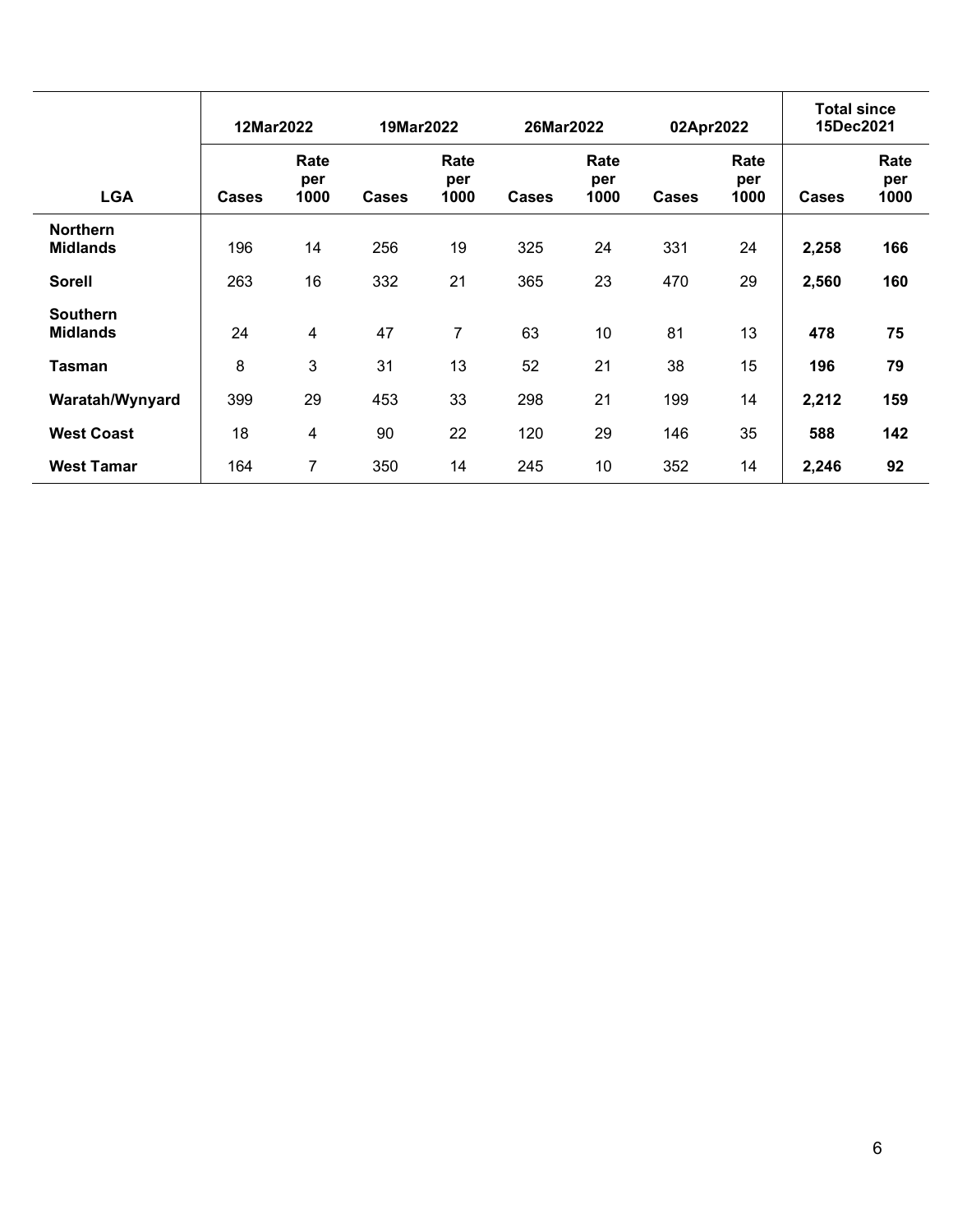#### <span id="page-7-0"></span>**1.4 Weekly case numbers, and number of cases per 1000 people (rate), by Local Government Area**



**Figure 2:** Weekly number of cases per 1000 people, presented as a metric from low (<4 cases) to very high (>28 cases), by Local Government Area in Tasmania, from i) 20 March to 26 March 2022 and from ii) 27 March 2022 to 2 April 2022.

- From 15 December 2021 to 2 April 2022, the Local Government Area with the highest total number of cases per 1000 people was Brighton with 262 cases.
- From 26 March 2022 to 2 April 2022, weekly number of cases per 1000 people increased in all Local Government Areas except for Burnie, Central Highlands, Circular Head, Devonport, Dorset, Meander Valley, Northern Midlands, Tasman, Waratah-Wynyard.
- From 26 March 2022 to 2 April 2022, very high (>28) weekly cases per 1000 people were notified in Brighton, Clarence, Derwent Valley, Flinders, King Island, Launceston, Sorell and West Coast.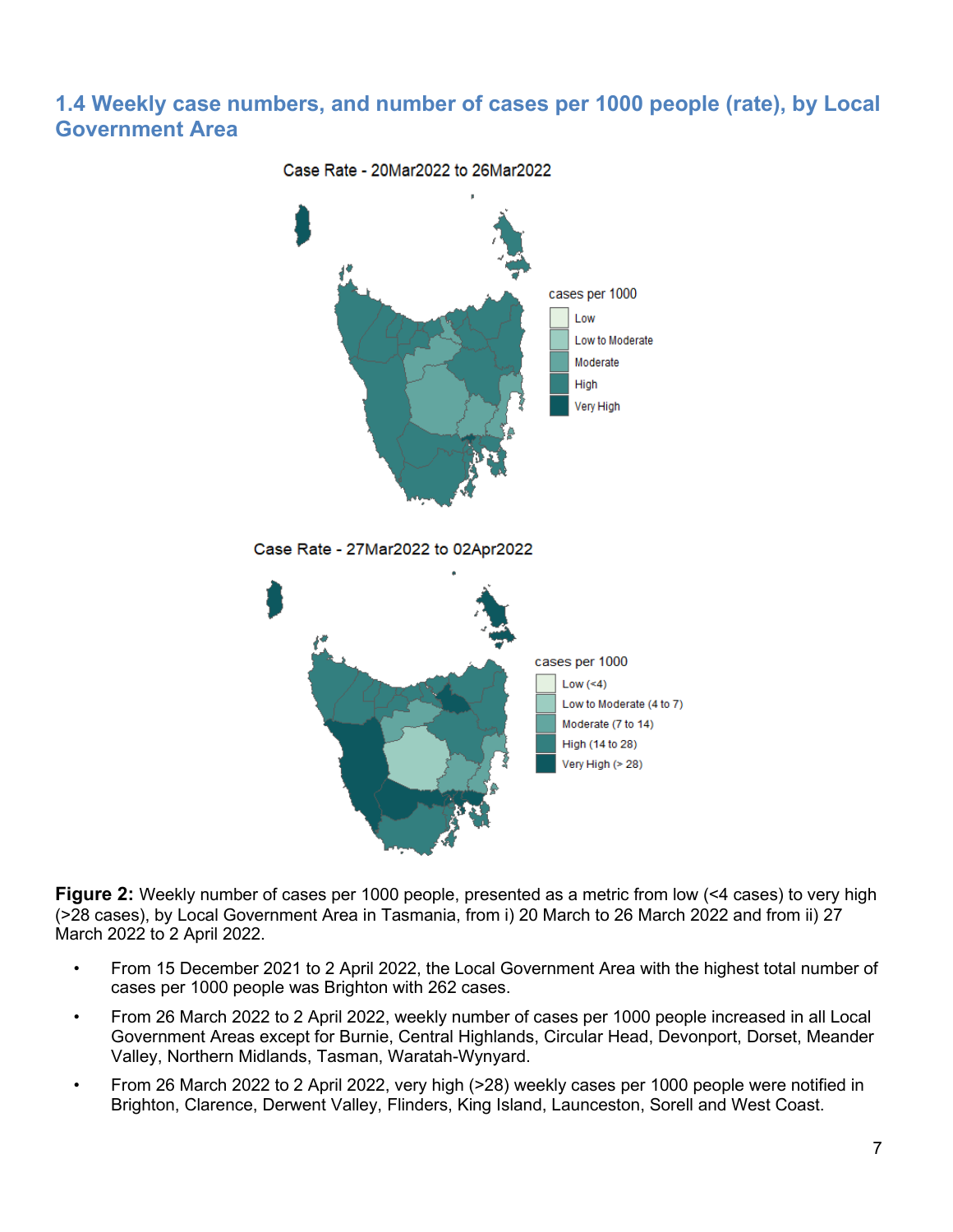#### <span id="page-8-0"></span>**1.5 COVID-19 case numbers, and number of cases per 1000 people (rate), by age group**

**Table 3:** COVID-19 cases and number of cases per 1000 people (rate) per week notified in Tasmania for each of the last 4-weeks, and total number and overall number of cases per 1000 people (rate) since 15 December 2021, by age group.

|                         |                   | 12Mar2022 |                | 19Mar2022 |                | 26Mar2022 |      | 02Apr2022    |                | <b>Total Since 15</b><br>December 2021 |                 |  |
|-------------------------|-------------------|-----------|----------------|-----------|----------------|-----------|------|--------------|----------------|----------------------------------------|-----------------|--|
| Age<br>Group<br>(years) | <b>Population</b> | Cases     | Rate           | Cases     | Rate           | Cases     | Rate | <b>Cases</b> | Rate           | <b>Total</b><br><b>Cases</b>           | Overall<br>Rate |  |
| $0 - 4$                 | 29,267            | 441       | 15             | 585       | 20             | 676       | 23   | 794          | 27             | 4,881                                  | 167             |  |
| $5 - 11$                | 45,033            | 1,747     | 39             | 2,125     | 47             | 1,810     | 40   | 1,884        | 42             | 13,519                                 | 300             |  |
| $12 - 15$               | 26,308            | 733       | 28             | 941       | 36             | 982       | 37   | 1,339        | 51             | 6,615                                  | 251             |  |
| 16-19                   | 24,713            | 420       | 17             | 662       | 27             | 805       | 33   | 1,137        | 46             | 6,638                                  | 269             |  |
| 20-29                   | 65,756            | 852       | 13             | 1,644     | 25             | 1,825     | 28   | 2,304        | 35             | 18,272                                 | 278             |  |
| 30-39                   | 65,410            | 1,119     | 17             | 1,737     | 27             | 1,975     | 30   | 2,314        | 35             | 16,038                                 | 245             |  |
| 40-49                   | 64,257            | 954       | 15             | 1,406     | 22             | 1,528     | 24   | 1,841        | 29             | 11,131                                 | 173             |  |
| 50-59                   | 72,013            | 388       | 5              | 719       | 10             | 1,017     | 14   | 1,251        | 17             | 7,150                                  | 99              |  |
| 60-69                   | 70,868            | 218       | 3              | 386       | 5              | 562       | 8    | 772          | 11             | 4,192                                  | 59              |  |
| 70-79                   | 50,893            | 92        | $\overline{2}$ | 127       | $\overline{2}$ | 265       | 5    | 370          | $\overline{7}$ | 1,879                                  | 37              |  |
| 80-84                   | 13,647            | 12        | 1              | 36        | 3              | 81        | 6    | 77           | 6              | 436                                    | 32              |  |
| $85+$                   | 12,615            | 16        | $\mathbf{1}$   | 19        | $\overline{2}$ | 74        | 6    | 83           | $\overline{7}$ | 428                                    | 34              |  |
| <b>Total</b>            | 540,780           | 6,992     | 13             | 10,387    | 19             | 11,600    | 21   | 14,166       | 26             | 91,179                                 | 169             |  |

Age group is based on age or date of birth provided at time of PCR testing or reporting of a positive RAT. People who have not provided a valid age or date of birth have been excluded. All rates presented are calculated as cases per 1000 people.

Only Tasmanians are presented in this table. There have been an additional 3595 cases notified in Tasmania with an interstate or overseas postcode, with 469 occurring the latest reporting week.

• From 15 December 2021 to 2 April 2022, children aged 5-11 years had the highest total number of cases per 1000 people with 300 cases, followed by young adults aged 20-29 years with 278 cases.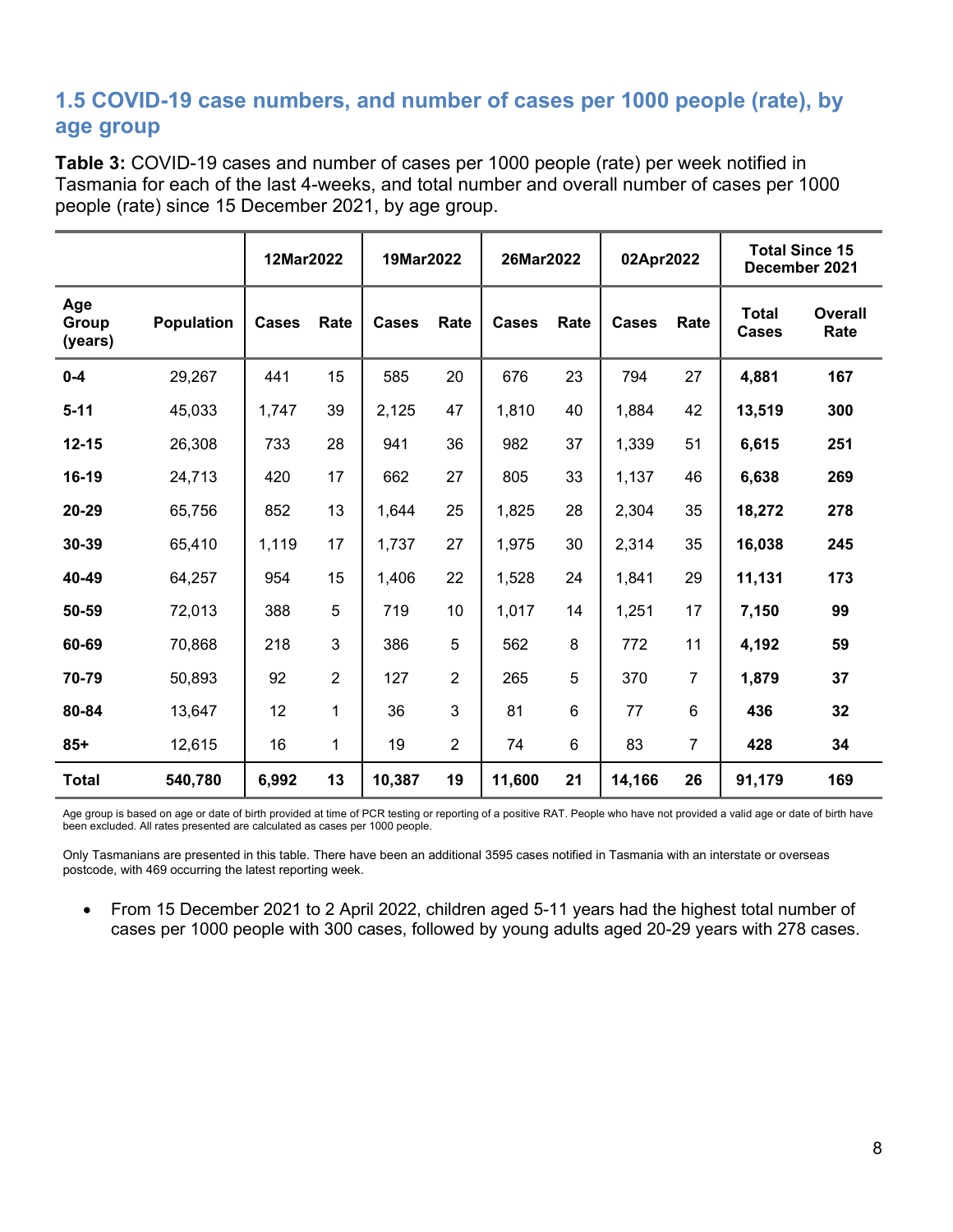#### <span id="page-9-0"></span>**1.6 COVID-19 case numbers, and number of cases per 1000 people (rate), by age group**



**Figure 3:** Weekly number of COVID-19 cases per 1000 people per week (rate) notified in Tasmania, since 15 December 2021, by age group.

- From 15 December 2021 to 2 April 2022, children aged 5-11 years had the highest total number of cases per 1000 people with 300 cases, followed by young adults aged 20-29 years with 278 cases.
- From 26 March 2022 to 2 April 2022, those aged 12-15 years had the highest weekly number of cases per 1000 people with 51 cases, followed by children aged 5-11 years with 42 cases.
- From 26 March 2022 to 2 April 2022, the weekly number of cases per 1000 people increased in all age groups with the smallest increase in adults aged 70-years and older.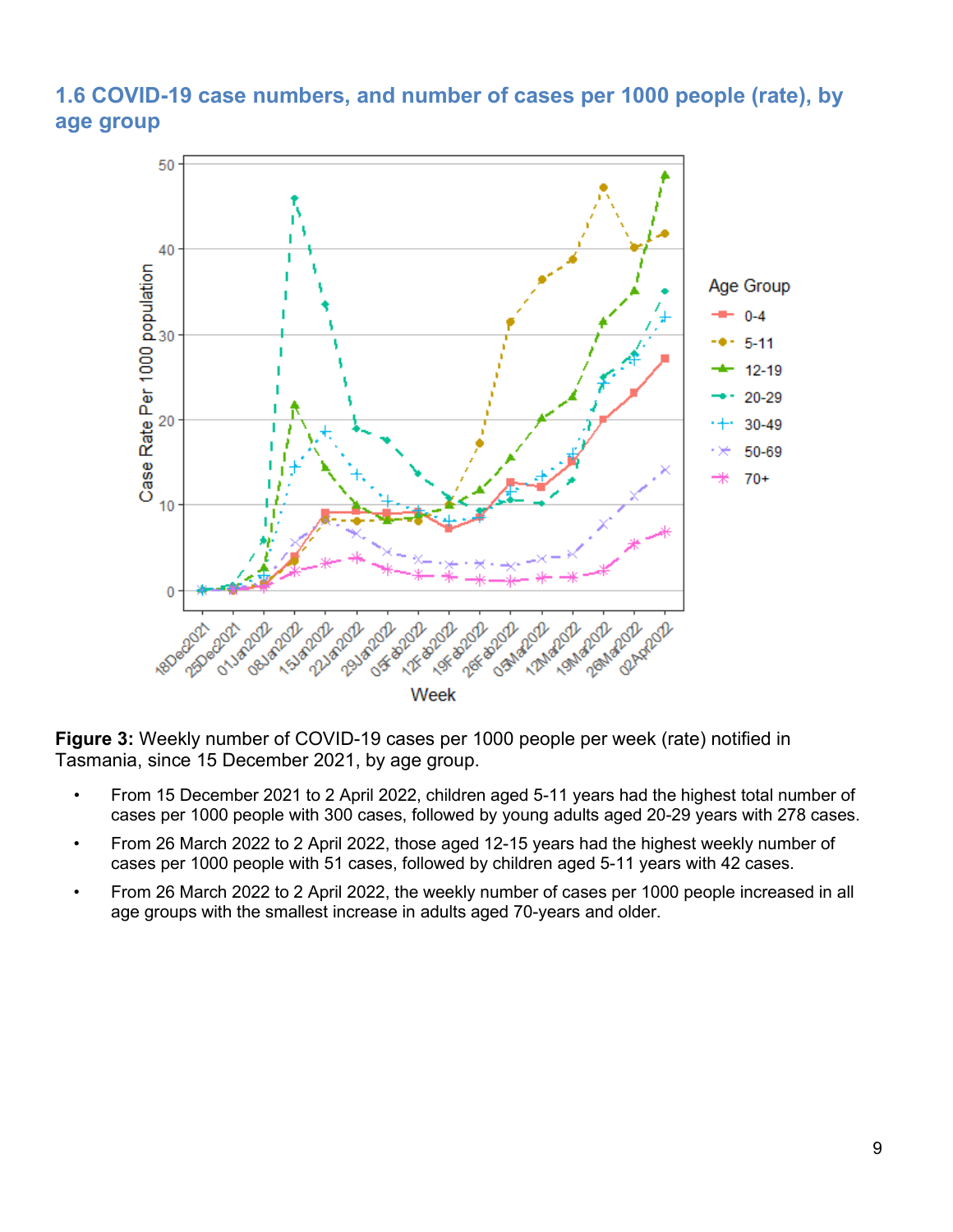#### <span id="page-10-0"></span>**1.7 Weekly COVID-19 case numbers in people who identify as Aboriginal and/or Torres Strait Islander people**

**Table 4:** COVID-19 cases notified in Tasmania for each of the last 4-weeks, and total number since 15 December 2021, by Indigenous status.

| <b>Indigenous Status</b>                                                               | 12Mar2022   | 19Mar2022    | 26Mar2022    | 02Apr2022    | <b>Total since</b><br>15Dec2021 |
|----------------------------------------------------------------------------------------|-------------|--------------|--------------|--------------|---------------------------------|
| People who identify as<br>Aboriginal and/or<br><b>Torres Strait Islander</b><br>people | 403 (6%)    | 693 (7%)     | 907 (8%)     | 910 (6%)     | 5106 (6%)                       |
| <b>Non Indigenous</b>                                                                  | 4468 (64%)  | 8441 (81%)   | 9801 (84%)   | 11924 (84%)  | 63781 (70%)                     |
| <b>Unstated</b>                                                                        | 2121 (30%)  | 1253 (12%)   | 892 (8%)     | 1332 (9%)    | 22292 (24%)                     |
| <b>Total</b>                                                                           | 6992 (100%) | 10387 (100%) | 11600 (100%) | 14166 (100%) | 91179 (100%)                    |

• From 15 December 2021 to 2 April 2022, 5106 people who identify as Aboriginal and/or Torres Strait Islander people living in Tasmania were diagnosed with COVID-19. This comprises 6% of overall cases diagnosed in Tasmania.

• From 26 March 2022 to 2 April 2022, 910 people who identify as Aboriginal and/or Torres Strait Islander people living in Tasmania were diagnosed with COVID-19.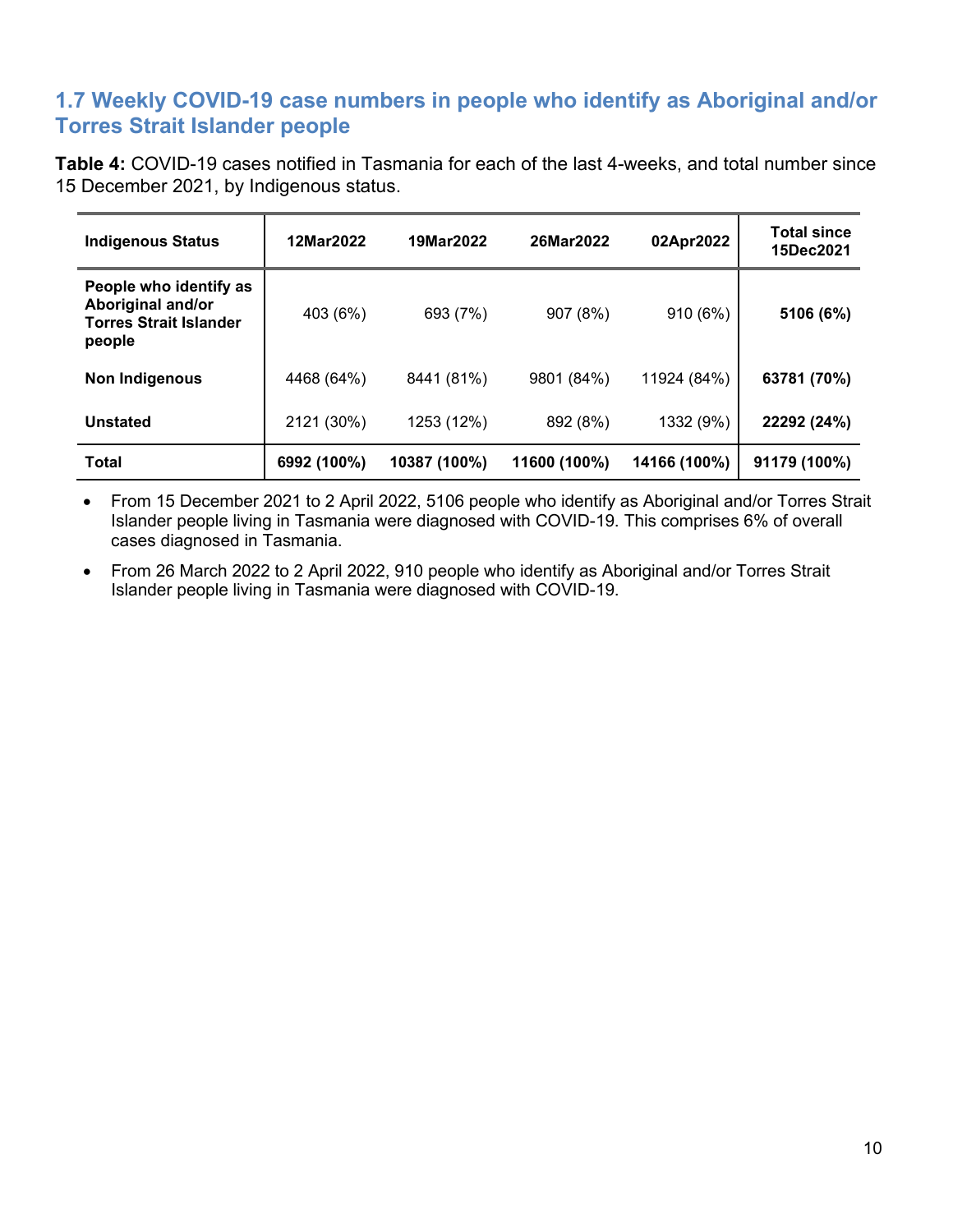## <span id="page-11-0"></span>**1.8 Weekly COVID-19 case numbers by method of diagnosis**

**Table 5:** Weekly number of people diagnosed with COVID-19 from 15 December 2021 to 2 April 2022, by PCR and rapid antigen testing (RAT).

| <b>Reporting Week</b> | <b>PCR</b>  | <b>RAT</b>  | <b>Total Recorded Cases</b> |
|-----------------------|-------------|-------------|-----------------------------|
| 18Dec2021             | 7 (100%)    | $0(0\%)$    | $\overline{7}$              |
| 25Dec2021             | 157 (100%)  | $0(0\%)$    | 157                         |
| 01Jan2022             | 1166 (100%) | $0(0\%)$    | 1,166                       |
| 08Jan2022             | 5924 (76%)  | 1839 (24%)  | 7,763                       |
| 15Jan2022             | 2811 (35%)  | 5120 (65%)  | 7,931                       |
| 22Jan2022             | 2158 (38%)  | 3502 (62%)  | 5,660                       |
| 29Jan2022             | 1530 (33%)  | 3076 (67%)  | 4,606                       |
| 05Feb2022             | 1235 (31%)  | 2748 (69%)  | 3,983                       |
| 12Feb2022             | 1007 (28%)  | 2581 (72%)  | 3,588                       |
| 19Feb2022             | 1022 (26%)  | 2934 (74%)  | 3,956                       |
| 26Feb2022             | 1025 (19%)  | 4309 (81%)  | 5,334                       |
| 05Mar2022             | 1136 (18%)  | 5070 (82%)  | 6,206                       |
| 12Mar2022             | 1348 (19%)  | 5845 (81%)  | 7,193                       |
| 19Mar2022             | 1915 (18%)  | 8746 (82%)  | 10,661                      |
| 26Mar2022             | 2331 (19%)  | 9698 (81%)  | 12,029                      |
| 02Apr2022             | 2707 (18%)  | 11940 (82%) | 14,647                      |

Case numbers include positive notifications to Public Health Services from pathology laboratories providing PCR results, and self-reported rapid antigen tests. Where both a PCR and RAT are notified to Public Health Services the PCR test is reported.

• Since 9 January 2022, rapid antigen testing (RAT) has been the predominant diagnostic method in Tasmania and currently comprises 82% of weekly positive COVID-19 notifications to Public Health Services.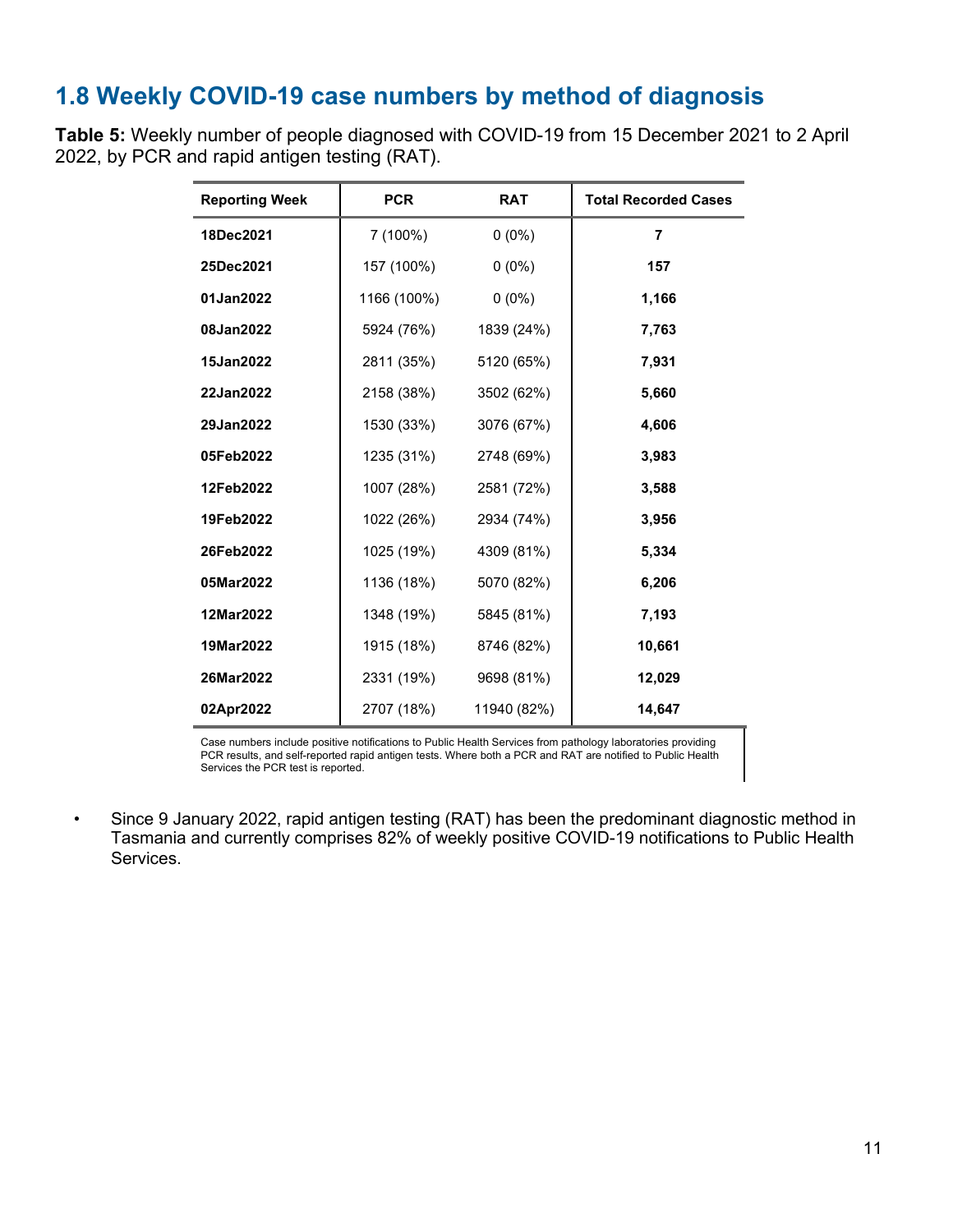## <span id="page-12-0"></span>**1.9 Weekly COVID-19 case numbers by method of diagnosis**



**Figure 4.** Number of COVID-19 cases\* in Tasmania per day from 15 December 2021 to 2 April 2022, by method of diagnosis (PCR and rapid antigen tests).

• From 2020 to early January 2022, PCR testing was the main method of testing used for the diagnosis of COVID-19. Since rapid antigen tests (RATs) became available, RATs are now the dominant testing method for COVID-19 in Tasmania.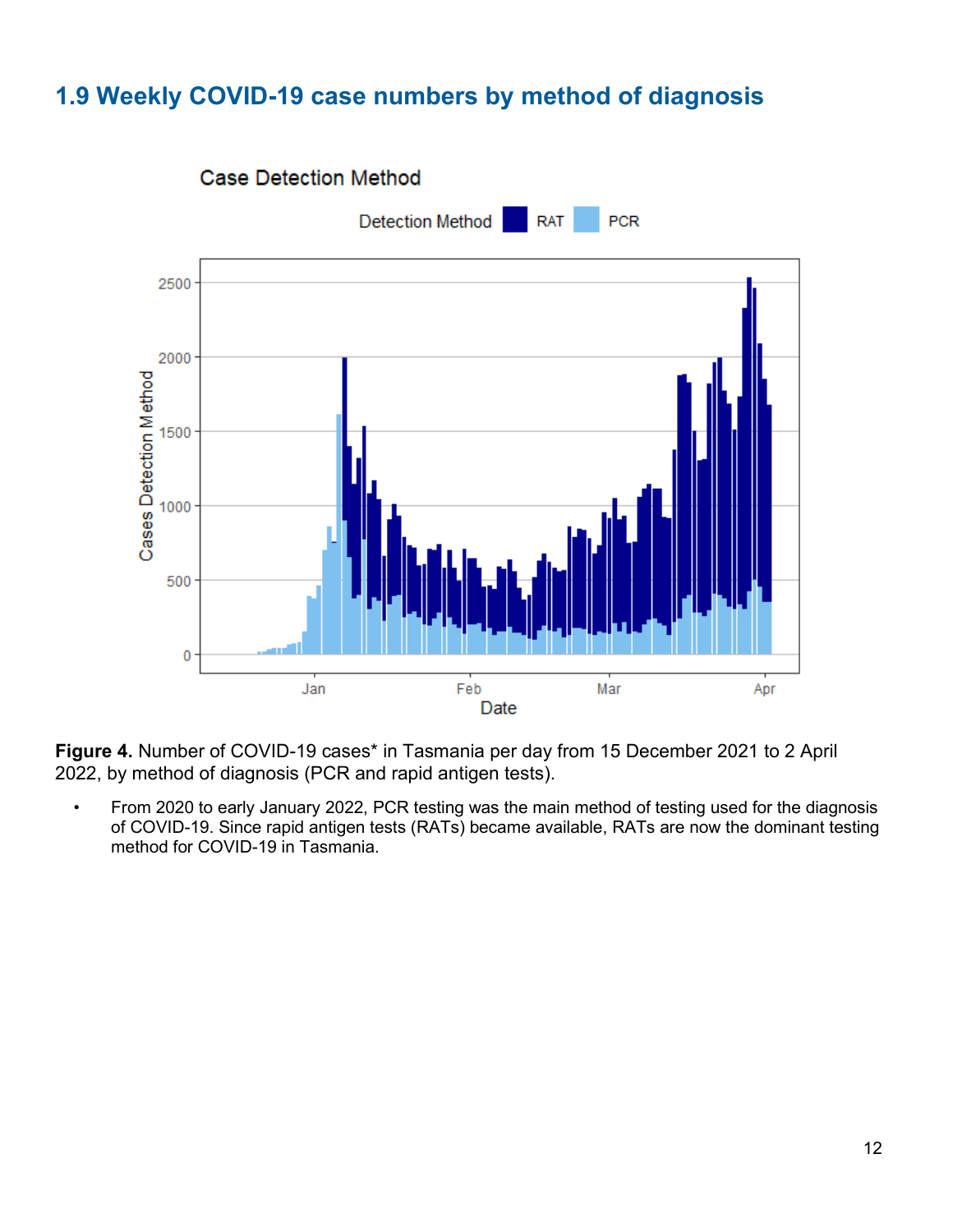# <span id="page-13-0"></span>**Section 2: PCR Testing**

## <span id="page-13-1"></span>**2.1 PCR Positivity Percentage (%) by Region**

**Table 6:** Number of COVID-19 PCR tests (both positive and negative) and percentage of PCR tests positive for COVID-19 (% Pos) for each of the last 4-weeks and since 15 December 2021, by region of residence in Tasmania.

|                          | 12Mar2022    |          | 19Mar2022    |             | 26Mar2022    |          | 02Apr2022    |          | Since 15 December 2021 |                         |
|--------------------------|--------------|----------|--------------|-------------|--------------|----------|--------------|----------|------------------------|-------------------------|
| <b>Region</b>            | <b>Tests</b> | %<br>Pos | <b>Tests</b> | $\%$<br>Pos | <b>Tests</b> | %<br>Pos | <b>Tests</b> | %<br>Pos | <b>Total Tests</b>     | Overall %<br><b>Pos</b> |
| <b>North</b>             | 1,894        | 20       | 2,417        | 26          | 2,933        | 22       | 2,691        | 26       | 45,217                 | 16                      |
| <b>North-West</b>        | ,686         | 22       | 1,610        | 26          | 1,643        | 23       | 1,631        | 22       | 32,637                 | 15                      |
| <b>South</b>             | 3,940        | 15       | 4,411        | 21          | 5,973        | 22       | 6,996        | 24       | 101,102                | 15                      |
| <b>Unknown</b><br>Region | 127          | 16       | 164          | 16          | 184          | 23       | 167          | 15       | 3,088                  | 14                      |
| Tasmania                 | 7,647        | 18       | 8,602        | 23          | 10,733       | 22       | 11,485       | 24       | 182,044                | 15                      |

Region is based on residential address provided at time of PCR testing.

- From 15 December 2021 to 2 April 2022, a total of 182,044 PCR tests were performed in Tasmania, with an increase in test positivity over the past four weeks.
- From 15 December 2021 to 2 April 2022, 15% of all PCR tests performed statewide tested positive for COVID-19.
- From 26 March 2022 to 2 April 2022, 11,485 PCR tests were performed on Tasmanians and 24% tested positive for COVID-19.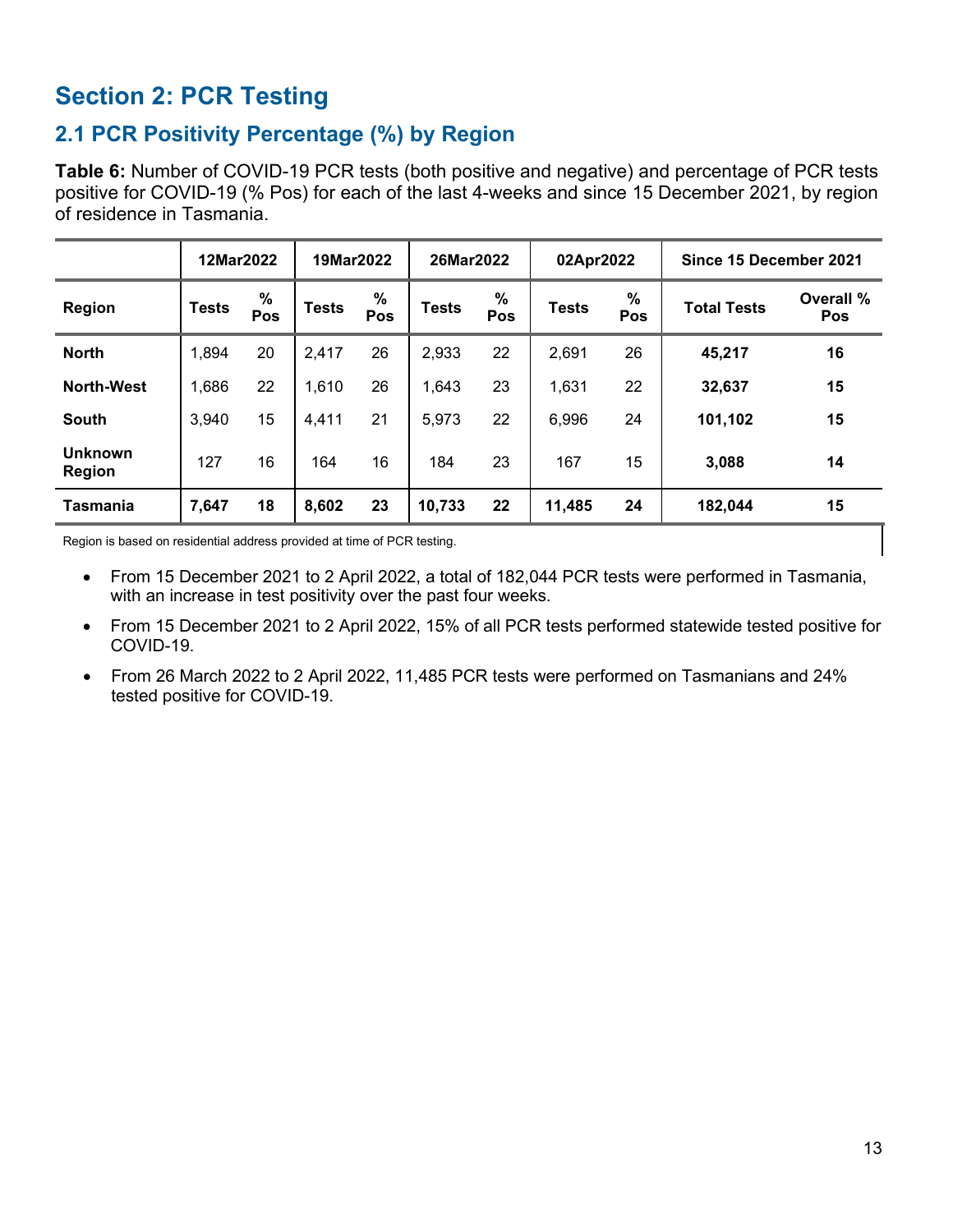## <span id="page-14-0"></span>**2.2 PCR Positivity Percentage (%) by Region**



**Figure 5:** Weekly percentage of PCR tests positive for COVID-19 from 15 December 2021 to 2 April 2022 in Tasmania, by region of residence and overall.

- From 26 March 2022 to 2 April 2022, the North had the highest test positivity in the state with 26% of PCR tests performed testing positive for COVID-19.
- In the last 4-weeks, the number of PCR tests performed that have tested positive for COVID-19 in the South has increased from 15% to 24%.
- In the last 3-weeks, the number of PCR tests performed that have tested positive for COVID-19 in the North-West has decreased from 26% to 22%.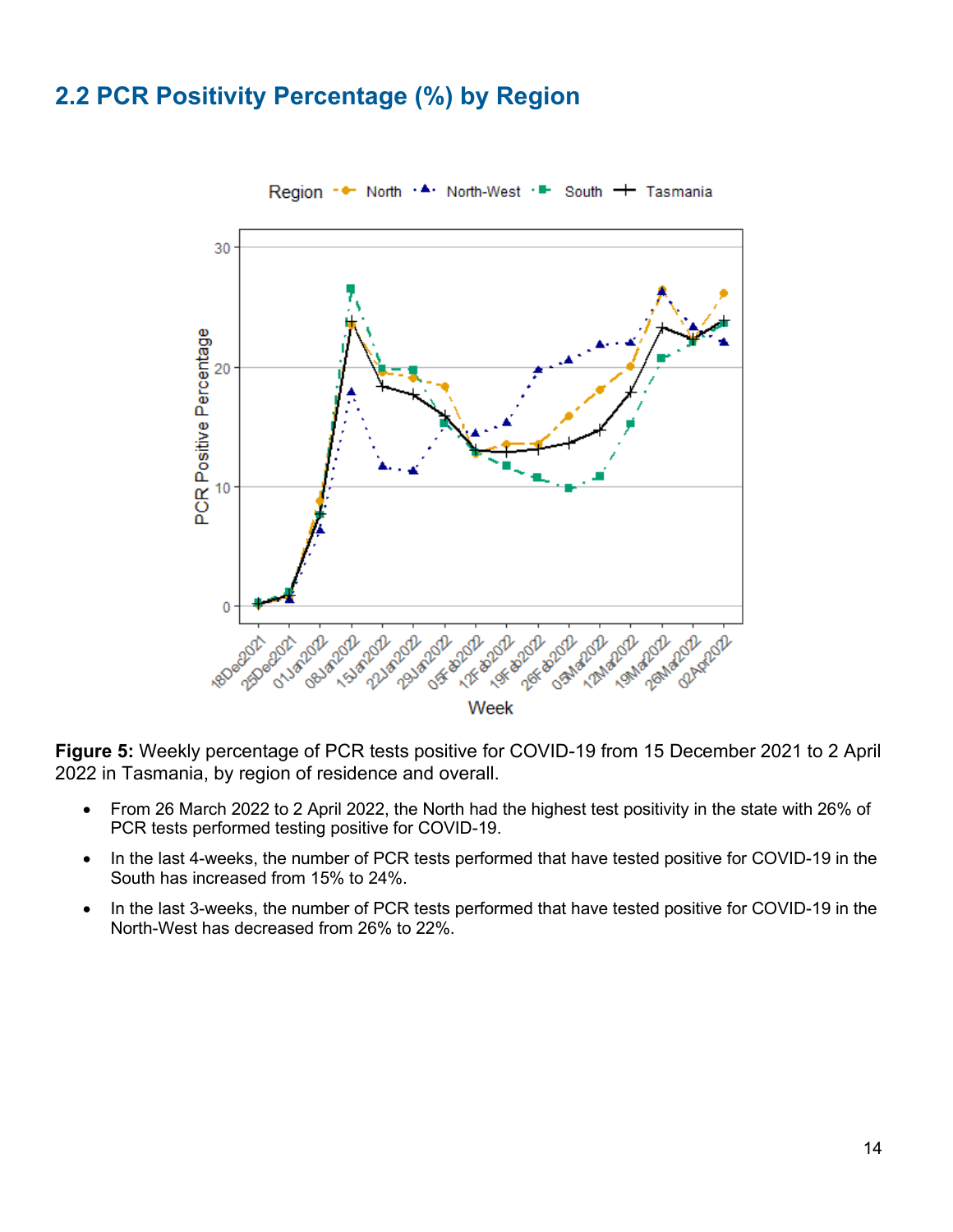# <span id="page-15-0"></span>**2.3 PCR Testing by Age Group**

**Table 7:** Number of PCR tests performed in Tasmania and number of PCR tests per 1000 people (rate) per week for each of the last 4-weeks and since 15 December 2021, by age group.

|              |            | 12Mar2022    |      | 19Mar2022    |      | 26Mar2022    |      | 02Apr2022    |      | <b>Total Since 15 December</b><br>2021 |                        |
|--------------|------------|--------------|------|--------------|------|--------------|------|--------------|------|----------------------------------------|------------------------|
| Age<br>Group | Population | <b>Tests</b> | Rate | <b>Tests</b> | Rate | <b>Tests</b> | Rate | <b>Tests</b> | Rate | <b>Total Tests</b>                     | <b>Overall</b><br>Rate |
| $0-4$        | 29,267     | 631          | 22   | 682          | 23   | 859          | 29   | 832          | 28   | 8,601                                  | 294                    |
| $5 - 11$     | 45,033     | 775          | 17   | 695          | 15   | 766          | 17   | 801          | 18   | 8,802                                  | 195                    |
| $12 - 15$    | 26,308     | 401          | 15   | 342          | 13   | 465          | 18   | 490          | 19   | 5,216                                  | 198                    |
| 16-19        | 24,713     | 300          | 12   | 345          | 14   | 429          | 17   | 565          | 23   | 8,210                                  | 332                    |
| 20-29        | 65,756     | 1,081        | 16   | 1,440        | 22   | 1,517        | 23   | 1,827        | 28   | 35,908                                 | 546                    |
| 30-39        | 65,410     | 1,388        | 21   | 1,467        | 22   | 1,832        | 28   | 1,893        | 29   | 32,141                                 | 491                    |
| 40-49        | 64,257     | 1,113        | 17   | 1,192        | 19   | 1,429        | 22   | 1,537        | 24   | 21,938                                 | 341                    |
| 50-59        | 72,013     | 701          | 10   | 894          | 12   | 1,107        | 15   | 1,168        | 16   | 19,921                                 | 277                    |
| 60-69        | 70,868     | 581          | 8    | 647          | 9    | 850          | 12   | 784          | 11   | 15,622                                 | 220                    |
| 70-79        | 50,893     | 401          | 8    | 540          | 11   | 707          | 14   | 732          | 14   | 11,985                                 | 235                    |
| 80-84        | 13,647     | 118          | 9    | 169          | 12   | 268          | 20   | 274          | 20   | 4,802                                  | 352                    |
| $85+$        | 12,615     | 157          | 12   | 189          | 15   | 504          | 40   | 582          | 46   | 8,898                                  | 705                    |
| <b>Total</b> | 540,780    | 7,647        | 14   | 8,602        | 16   | 10,733       | 20   | 11,485       | 21   | 182,044                                | 337                    |

Age group is based on the age provided at time of PCR testing. All rates presented are calculated as number of PCR tests per 1000 people.

- From 15 December 2021 to 2 April 2022, a total of 182,044 PCR tests were performed in Tasmania.
- From December 15 2022 to 2 April 2022, the total number of PCR tests per 1000 people in Tasmania was 337.
- From December 15 2022 to 2 April 2022, the overall number of PCR tests per 1000 people was highest in those aged 85 years and older with 705, followed by young adults aged 20-29 years with 546.
- In the week ending 2 April 2022, the weekly number of PCR tests per 1000 people in Tasmania was 21, increasing from 20 in the previous week.
- In the week ending 2 April 2022, the weekly number of PCR tests per 1000 people was highest in adults aged 85 years and older with 46, followed by adults aged 30-39 years with 29.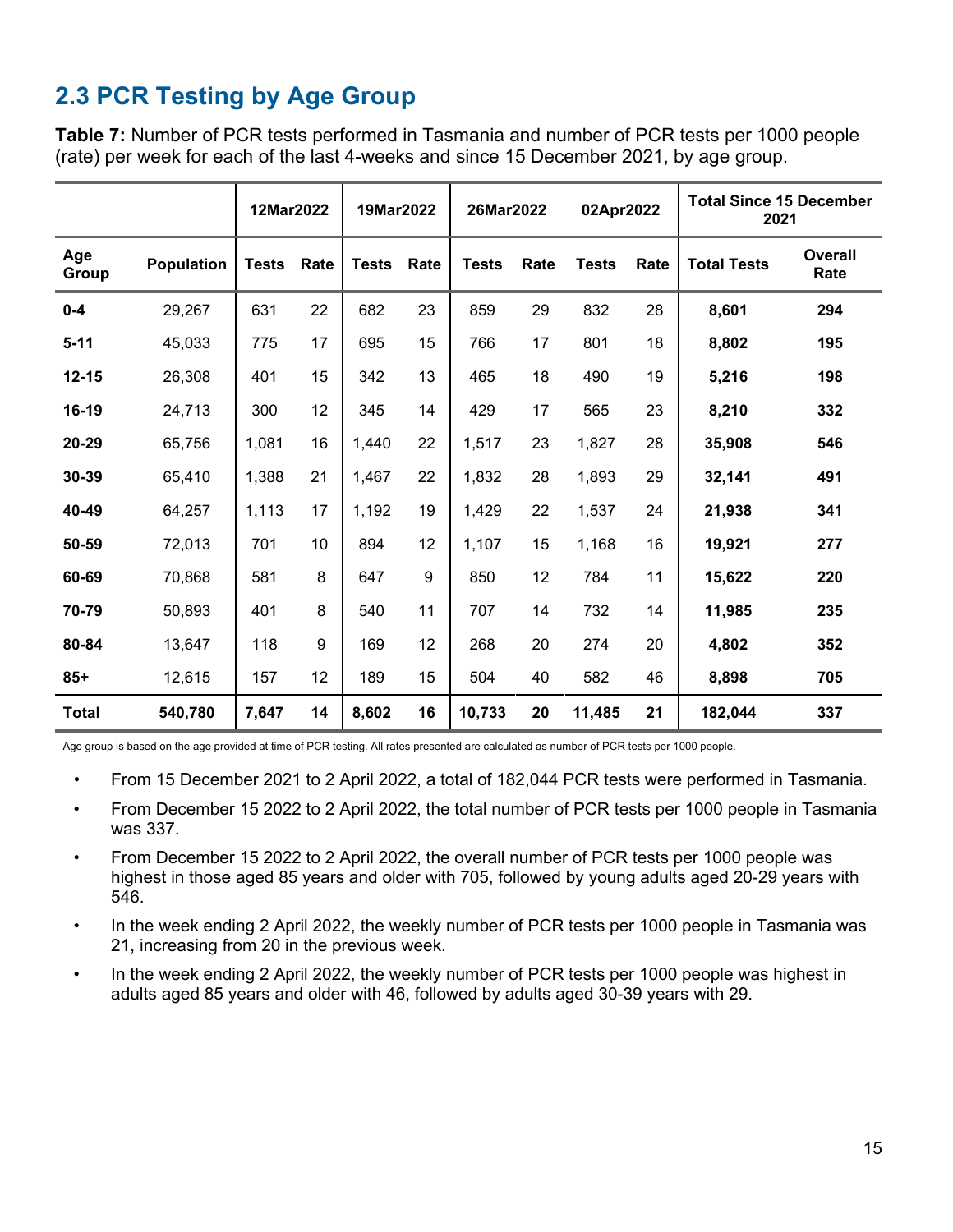# <span id="page-16-0"></span>**2.4 PCR Testing by Region**

**Table 8:** Number of PCR tests performed and number of PCR tests per 1000 people (rate) per week for each of the last 4-weeks and since 15 December 2021, by region of residence in Tasmania.

|                       | 12Mar2022 |      | 19Mar2022    |      | 26Mar2022    |      | 02Apr2022 |      | <b>Total Since 15 December 2021</b> |                     |  |
|-----------------------|-----------|------|--------------|------|--------------|------|-----------|------|-------------------------------------|---------------------|--|
| <b>Region</b>         | Tests     | Rate | <b>Tests</b> | Rate | <b>Tests</b> | Rate | Tests     | Rate | <b>Total Tests</b>                  | <b>Overall Rate</b> |  |
| <b>North</b>          | 1,894     | 13   | 2,417        | 16   | 2,933        | 20   | 2,691     | 18   | 45,217                              | 302                 |  |
| <b>North-West</b>     | 1,686     | 15   | 1,610        | 14   | 1,643        | 14   | 1,631     | 14   | 32,637                              | 287                 |  |
| <b>South</b>          | 3,940     | 14   | 4,411        | 16   | 5,973        | 22   | 6,996     | 25   | 101,102                             | 364                 |  |
| <b>Unknown Region</b> | 127       | ۰    | 164          | ۰    | 184          | ۰    | 167       | ۰    | 3,088                               |                     |  |
| Tasmania              | 7,647     | 14   | 8,602        | 16   | 10,733       | 20   | 11,485    | 21   | 182,044                             | 337                 |  |

Tasmanian Region is based on residential address provided at time of PCR testing. All rate's presented are calculated as PCR tests per 1000 people.

- From December 15 2022 to 2 April 2022, the total number of PCR tests per 1000 people in Tasmania was 337.
- The overall number of PCR tests per 1000 people was highest in the South with 364 PCR tests per 1000 people performed since 15 December 2021.
- In the week ending 2 April 2022, there were 11,485 PCR tests performed across the state.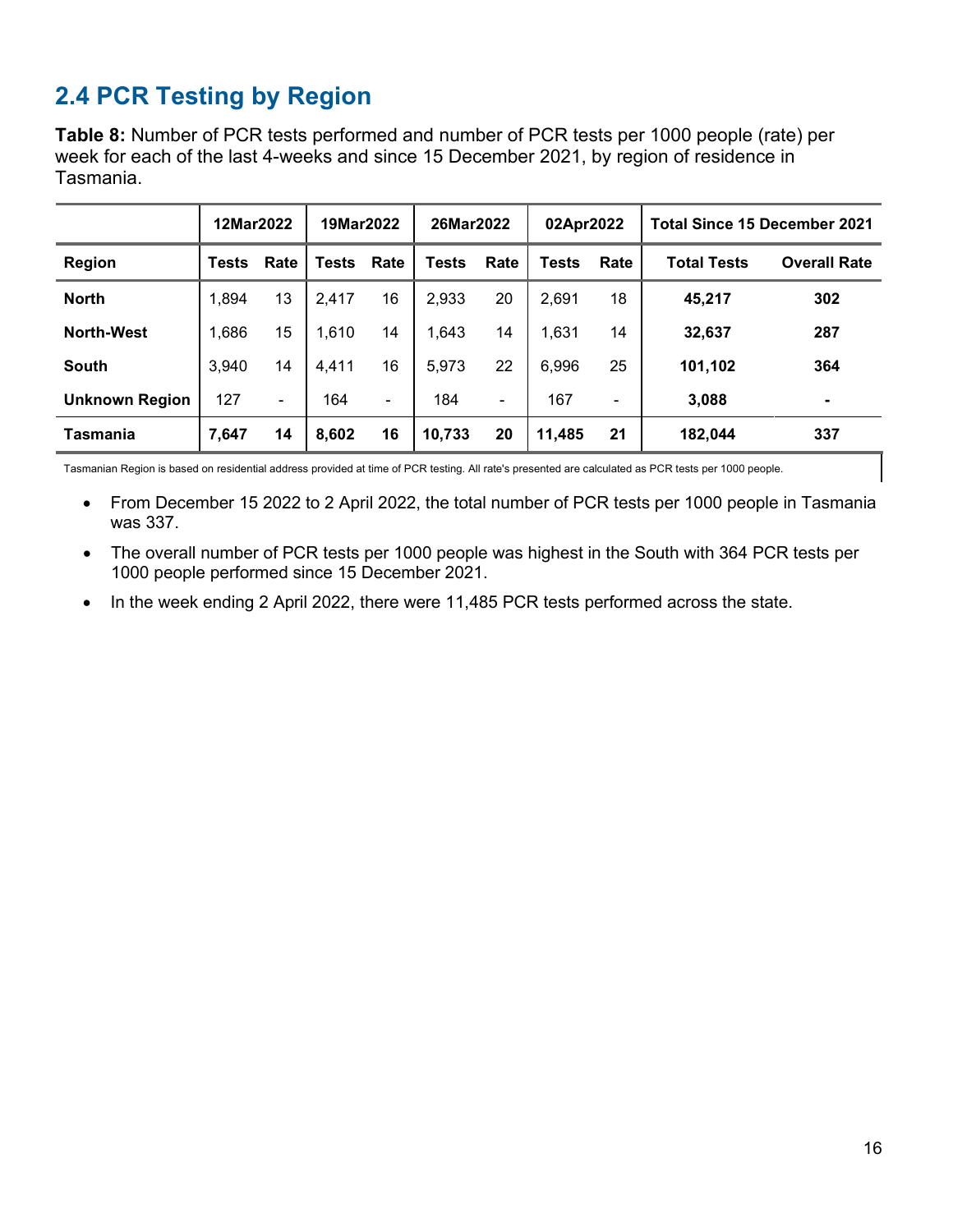## <span id="page-17-0"></span>**2.5 PCR testing by region**



**Figure 6:** Weekly number of PCR tests per 1000 people since 15 December 2021, by region of residence in Tasmania.

- From 26 March 2022 to 2 April 2022, the total weekly number of PCR tests per 1000 people in Tasmania increased from 20 to 21.
- From 26 March 2022 to 2 April 2022, the weekly number of PCR tests per 1000 people in the North decreased from 20 to 18.
- From 26 March 2022 to 2 April 2022, the weekly number of PCR tests per 1000 people in the North-West remained the same at 14.
- From 26 March 2022 to 2 April 2022, the weekly number of PCR tests per 1000 people in the South increased from 22 to 25.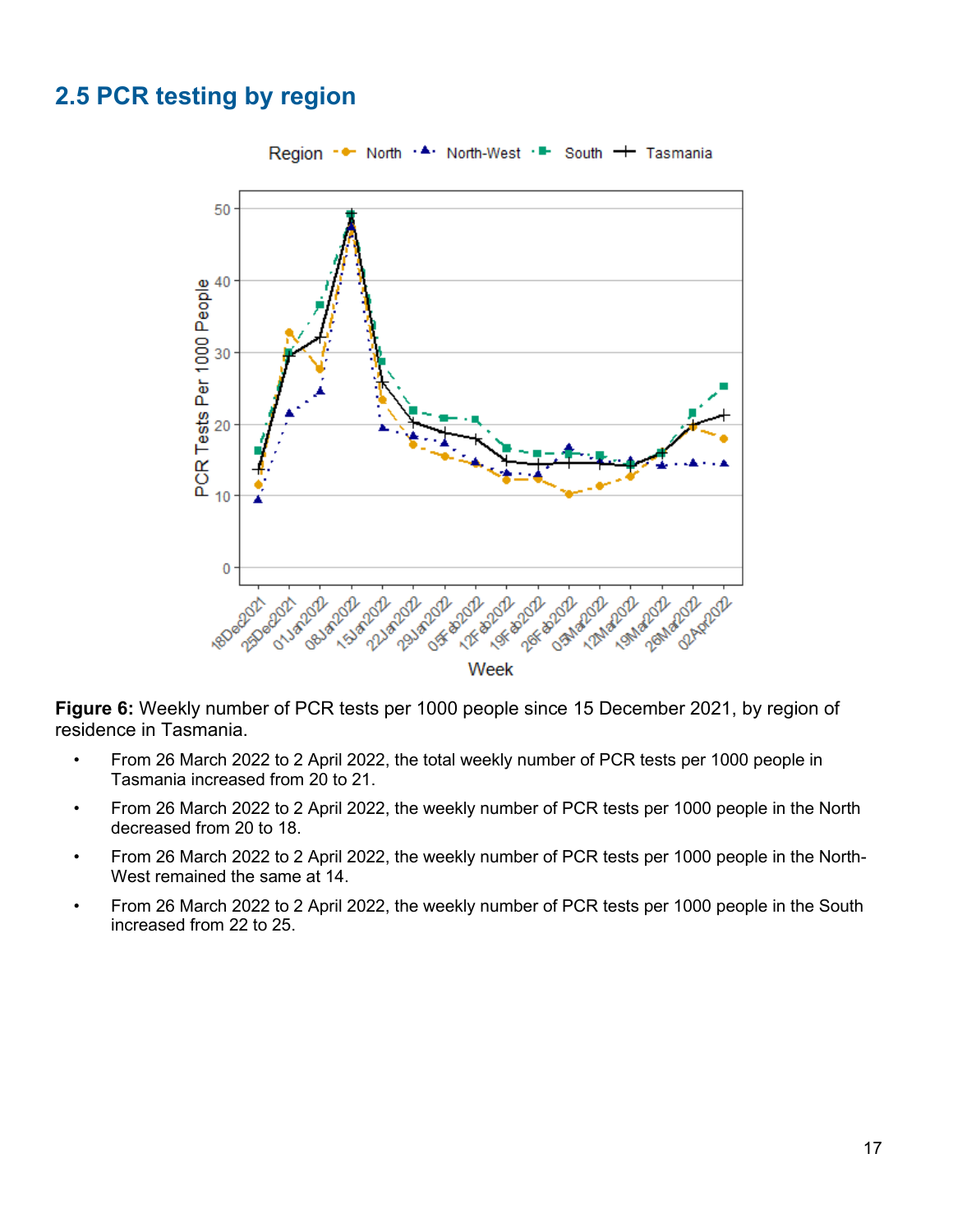# <span id="page-18-0"></span>**2.6 PCR Testing by Local Government Area (LGA)**

**Table 9:** Number of PCR tests performed and number of PCR tests per 1000 people (rate) per week for each of the last 4-weeks and since 15 December 2021, by Local Government Area (LGA) in Tasmania.

|                                       | 12Mar2022    |                     | 19Mar2022    |                     | 26Mar2022    |                     | 02Apr2022    |                     | <b>Total since</b><br>15Dec2021 |                     |
|---------------------------------------|--------------|---------------------|--------------|---------------------|--------------|---------------------|--------------|---------------------|---------------------------------|---------------------|
| <b>LGA</b>                            | <b>Tests</b> | Rate<br>per<br>1000 | <b>Tests</b> | Rate<br>per<br>1000 | <b>Tests</b> | Rate<br>per<br>1000 | <b>Tests</b> | Rate<br>per<br>1000 | <b>Tests</b>                    | Rate<br>per<br>1000 |
| <b>Break O'Day</b>                    | 15           | $\overline{2}$      | 51           | $\bf 8$             | 46           | $\overline{7}$      | 70           | 11                  | 1,011                           | 159                 |
| <b>Brighton</b>                       | 290          | 16                  | 297          | 16                  | 456          | 25                  | 427          | 24                  | 5,912                           | 326                 |
| <b>Burnie</b>                         | 551          | 28                  | 484          | 25                  | 489          | 25                  | 409          | 21                  | 9,174                           | 466                 |
| <b>Central Coast</b>                  | 282          | 13                  | 300          | 14                  | 306          | 14                  | 333          | 15                  | 6,266                           | 283                 |
| <b>Central Highlands</b>              | 13           | 6                   | 16           | $\overline{7}$      | 16           | $\overline{7}$      | 28           | 13                  | 409                             | 189                 |
| <b>Circular Head</b>                  | 43           | 5                   | 47           | 6                   | 94           | 12                  | 78           | 10                  | 1,265                           | 155                 |
| <b>Clarence</b>                       | 850          | 14                  | 990          | 17                  | 1,345        | 23                  | 1,744        | 30                  | 20,777                          | 354                 |
| <b>Derwent Valley</b>                 | 111          | 11                  | 100          | 10                  | 171          | 16                  | 214          | 20                  | 2,645                           | 251                 |
| <b>Devonport</b>                      | 470          | 18                  | 443          | 17                  | 461          | 18                  | 492          | 19                  | 9,398                           | 365                 |
| <b>Dorset</b>                         | 65           | 10                  | 110          | 16                  | 173          | 26                  | 219          | 33                  | 1,937                           | 290                 |
| <b>Flinders</b>                       | 1            | 1                   | 5            | 5                   | 35           | 35                  | 3            | 3                   | 138                             | 137                 |
| <b>George Town</b>                    | 48           | 7                   | 75           | 11                  | 93           | 13                  | 88           | 12                  | 1,560                           | 219                 |
| <b>Glamorgan/Spring</b><br><b>Bay</b> | 18           | 4                   | 30           | 6                   | 40           | 8                   | 44           | 9                   | 882                             | 186                 |
| Glenorchy                             | 722          | 15                  | 800          | 17                  | 1,080        | 23                  | 1,249        | 26                  | 19,225                          | 401                 |
| Hobart                                | 1,085        | 20                  | 1,212        | 22                  | 1,621        | 29                  | 1,624        | 29                  | 29,466                          | 533                 |
| <b>Huon Valley</b>                    | 126          | 7                   | 163          | 9                   | 268          | 15                  | 267          | 15                  | 4,226                           | 235                 |
| <b>Kentish</b>                        | 72           | 11                  | 83           | 13                  | 76           | 12                  | 79           | 12                  | 1,475                           | 231                 |
| <b>King Island</b>                    | 12           | $\overline{7}$      | 11           | $\overline{7}$      | 12           | $\overline{7}$      | 12           | $\overline{7}$      | 608                             | 377                 |
| Kingborough                           | 602          | 16                  | 550          | 14                  | 778          | 20                  | 950          | 25                  | 13,597                          | 352                 |
| Latrobe                               | 186          | 16                  | 197          | 16                  | 160          | 13                  | 184          | 15                  | 3,468                           | 290                 |
| Launceston                            | 1,238        | 18                  | 1,689        | 25                  | 2,086        | 30                  | 1,995        | 29                  | 29,753                          | 432                 |
| <b>Meander Valley</b>                 | 198          | 10                  | 265          | 13                  | 290          | 14                  | 312          | 16                  | 4,244                           | 212                 |
| <b>Northern</b><br><b>Midlands</b>    | 187          | 14                  | 235          | 17                  | 240          | 18                  | 258          | 19                  | 3,594                           | 264                 |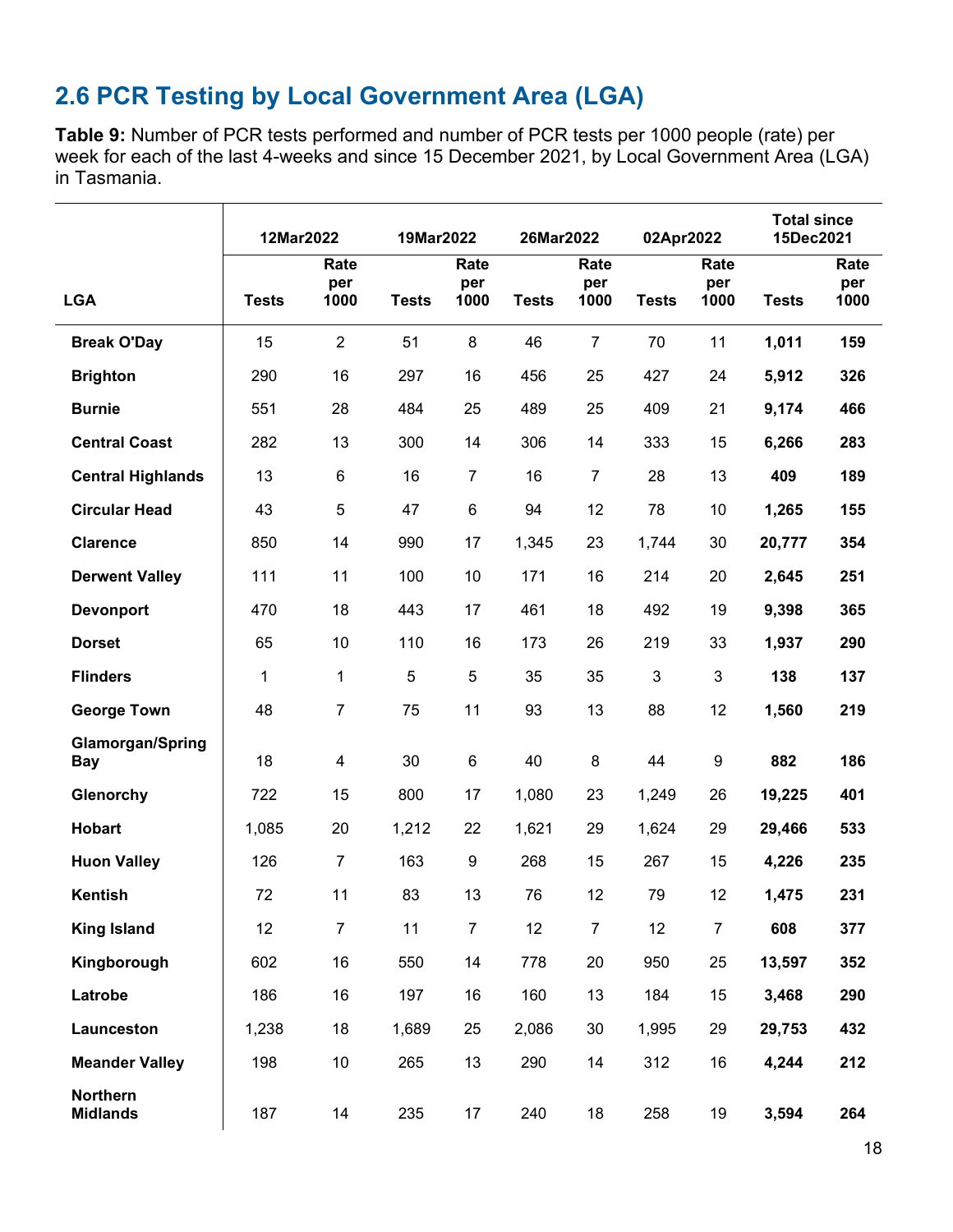|                                    | 12Mar2022 |                     |              | 19Mar2022           |       | 26Mar2022           |       | 02Apr2022           |              | <b>Total since</b><br>15Dec2021 |  |
|------------------------------------|-----------|---------------------|--------------|---------------------|-------|---------------------|-------|---------------------|--------------|---------------------------------|--|
| <b>LGA</b>                         | Tests     | Rate<br>per<br>1000 | <b>Tests</b> | Rate<br>per<br>1000 | Tests | Rate<br>per<br>1000 | Tests | Rate<br>per<br>1000 | <b>Tests</b> | Rate<br>per<br>1000             |  |
| <b>Sorell</b>                      | 229       | 14                  | 218          | 14                  | 340   | 21                  | 428   | 27                  | 4,444        | 277                             |  |
| <b>Southern</b><br><b>Midlands</b> | 87        | 14                  | 66           | 10                  | 99    | 15                  | 92    | 14                  | 1,415        | 221                             |  |
| Tasman                             | 19        | 8                   | 22           | 9                   | 19    | 8                   | 27    | 11                  | 379          | 153                             |  |
| Waratah/Wynyard                    | 214       | 15                  | 212          | 15                  | 187   | 13                  | 166   | 12                  | 3,298        | 237                             |  |
| <b>West Coast</b>                  | 21        | 5                   | 26           | 6                   | 60    | 15                  | 26    | 6                   | 586          | 142                             |  |
| <b>West Tamar</b>                  | 246       | 10                  | 439          | 18                  | 396   | 16                  | 423   | 17                  | 6,253        | 256                             |  |

• From 15 December 15 2021 to 2 April 2022, the Local Government Areas with the highest overall number of PCR tests per 1000 people were Hobart, Burnie, Launceston and Glenorchy.

• In the week ending 2 April 2022, the Local Government Areas with the highest weekly number of PCR tests per 1000 people were Dorset, Clarence, Hobart and Launceston.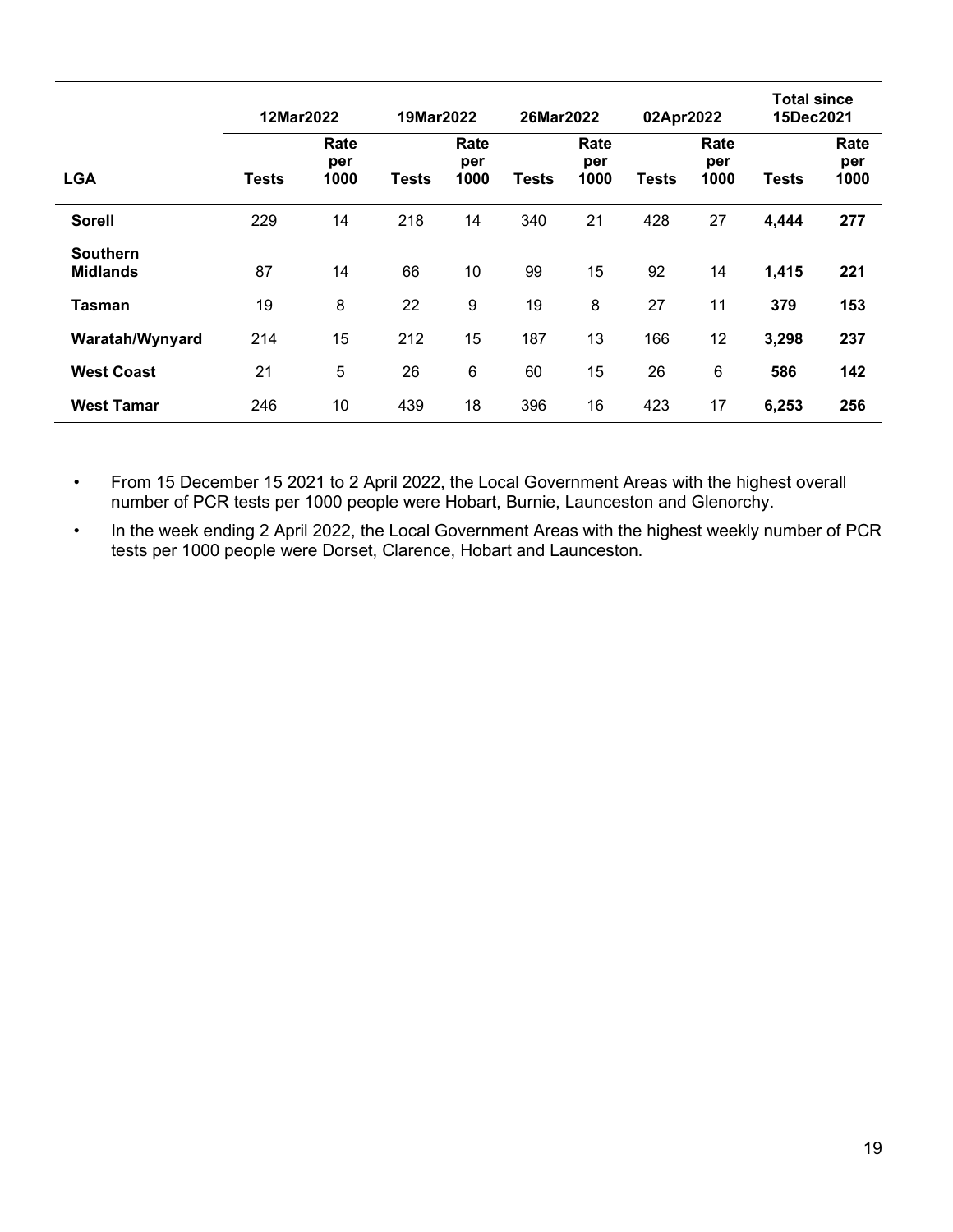## <span id="page-20-0"></span>**Section 3: Clinical Severity and Deaths**

#### <span id="page-20-1"></span>**3.1 Clinical severity and deaths in individuals diagnosed with COVID-19 in Tasmania, by reporting week**

**Table 10:** Number of individuals hospitalised due to COVID-19, number of individuals hospitalised with COVID-19, number of individuals with COVID-19 admitted to ICU (for any reason), and deaths for which COVID-19 was a cause or contributing factor, by reporting week from 15 December 2021 to 2 April 2022.

| <b>Reporting</b><br><b>Week</b> | <b>All Hospital Admissions</b><br>with COVID-19 | <b>Hospital Admissions due</b><br>to COVID-19 | <b>Intensive Care</b><br><b>Admissions</b> | <b>Deaths</b>  |
|---------------------------------|-------------------------------------------------|-----------------------------------------------|--------------------------------------------|----------------|
| 18Dec2021                       | $\mathbf{1}$                                    | $\pmb{0}$                                     | $\mathbf 0$                                | $\mathbf 0$    |
| 25Dec2021                       | $\mathbf 0$                                     | $\pmb{0}$                                     | $\mathbf 0$                                | $\mathbf 0$    |
| 01Jan2022                       | 5                                               | $\overline{2}$                                | $\mathbf 0$                                | $\mathbf 0$    |
| 08Jan2022                       | 24                                              | 13                                            | $\overline{2}$                             | $\pmb{0}$      |
| 15Jan2022                       | 45                                              | 18                                            | 1                                          | $\pmb{0}$      |
| 22Jan2022                       | 47                                              | 22                                            | 6                                          | $\overline{4}$ |
| 29Jan2022                       | 35                                              | 16                                            | 1                                          | $\overline{2}$ |
| 05Feb2022                       | 26                                              | 11                                            | $\overline{2}$                             | 3              |
| 12Feb2022                       | 21                                              | 14                                            | $\mathbf 0$                                | $\overline{2}$ |
| 19Feb2022                       | 25                                              | 11                                            | 1                                          | $\overline{2}$ |
| 26Feb2022                       | 24                                              | 10                                            | $\mathbf 0$                                | 1              |
| 05Mar2022                       | 41                                              | 20                                            | $\overline{4}$                             | $\mathbf 0$    |
| 12Mar2022                       | 32                                              | 16                                            | $\overline{2}$                             | 1              |
| 19Mar2022                       | 58                                              | 20                                            | 1                                          | 1              |
| 26Mar2022                       | 65                                              | 30                                            | 1                                          | $\overline{2}$ |
| 02Apr2022                       | 69                                              | 30                                            | 1                                          | $\pmb{0}$      |
| <b>Total</b>                    | 518                                             | 233                                           | 22                                         | 18             |

Only recorded deaths, where the death is specifically attributed to COVID-19 has been included. Where the death is reported to have been attributed to 'other causes' it has been excluded.

- During the week ending 2 April 2022, 69 individuals with COVID-19 were admitted to hospital. Of these, 30 individuals were admitted to hospital due to COVID-19
- From 15 December 2021 to 2 April 2022, 233 cases were admitted to hospital due to COVID-19.
- From 15 December 2021 to 2 April 2022, 22 patients with COVID-19 were admitted to ICU.
- From 15 December 2021 to 2 April 2022, 18 people died where COVID-19 caused or contributed to their death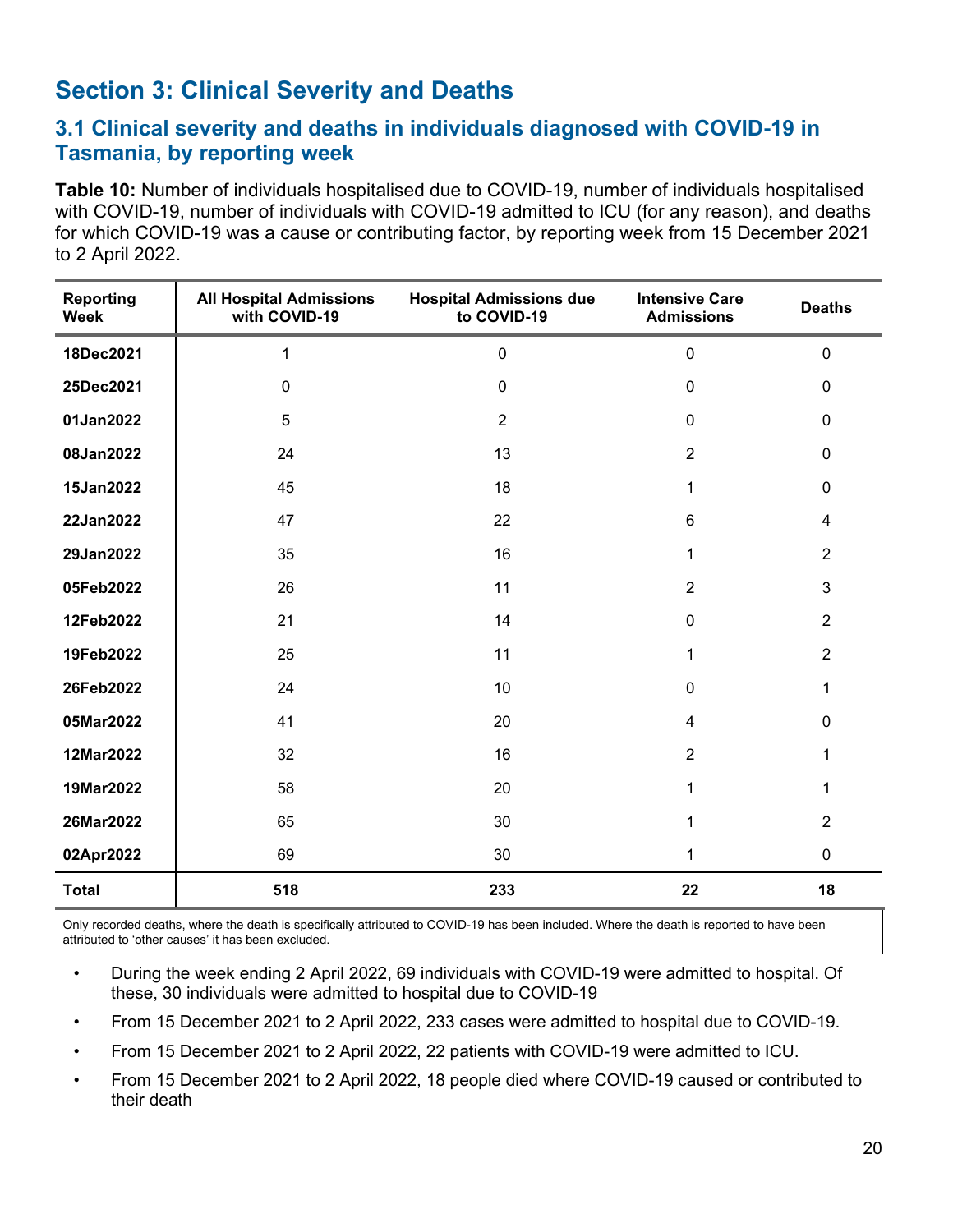## <span id="page-21-0"></span>**3.2 Clinical severity and deaths in individuals diagnosed with COVID-19 in Tasmania, by age group**

**Table 11:** Number of individuals hospitalised due to COVID-19, number of individuals hospitalised with COVID-19, number of individuals with COVID-19 admitted to ICU (for any reason), and deaths for which COVID-19 was a cause or contributing factor, from 15 December 2021 to 2 April 2022 by age group.

| <b>Age Group</b><br>(years) | <b>All Hospital Admissions</b><br>with COVID-19 | <b>Hospital Admissions due</b><br>to COVID-19* | <b>Intensive Care</b><br><b>Admissions</b> | <b>Deaths</b>  |
|-----------------------------|-------------------------------------------------|------------------------------------------------|--------------------------------------------|----------------|
| $0-4$                       | 43                                              | 27                                             | 3                                          | $\mathbf 0$    |
| $5 - 11$                    | 15                                              | 3                                              | $\mathbf 0$                                | 0              |
| $12 - 15$                   | 12                                              | $\mathfrak{B}$                                 | $\mathbf 0$                                | 0              |
| 16-19                       | 10                                              | 1                                              | 1                                          | 0              |
| 20-29                       | 62                                              | 18                                             | 3                                          | $\mathbf 0$    |
| 30-39                       | 63                                              | 21                                             | $\overline{2}$                             | 0              |
| 40-49                       | 40                                              | 19                                             | 1                                          | 0              |
| 50-59                       | 56                                              | 25                                             | $\overline{2}$                             |                |
| 60-69                       | 59                                              | 30                                             | 5                                          | 6              |
| 70-79                       | 68                                              | 39                                             | 5                                          | 1              |
| 80-84                       | 40                                              | 22                                             | $\mathbf 0$                                | 3              |
| $85+$                       | 50                                              | 25                                             | $\pmb{0}$                                  | $\overline{7}$ |
| <b>Total</b>                | 518                                             | 233                                            | 22                                         | 18             |

Age group is based on age provided at time of PCR testing or reporting of a positive RAT. This table includes interstate and overseas residents who were diagnosed and managed for COVID-19 in Tasmania. Only recorded deaths, where the death is specifically attribute to COVID-19 have been included. Where the death is reported to has been attributed to 'other causes' it has been excluded.

- From 15 December 2021 to 2 April 2022, 518 cases were admitted to hospital and of these 233 (45%) were admitted to hospital due to COVID-19.
- From 15 December 2021 to 2 April 2022, 22 patients with COVID-19 were admitted to ICU.
- From 15 December 2021 to 2 April 2022, 18 people died where COVID-19 caused or contributed to their death.
- From 15 December 2021 to 2 April 2022, 92 people younger than 50-years of age were hospitalised due to COVID-19. This comprised 39% of all those hospitalised due to COVID-19. 10 of these patients were admitted to ICU.
- From 15 December 2021 to 2 April 2022, 27 children aged 4-years or younger were hospitalised due to COVID-19. This comprised 12% of all those hospitalised due to COVID-19. 3 of these patients were admitted to ICU.
- From 15 December 2021 to 2 April 2022, all deaths due to or contributed to by COVID-19 have occurred in individuals aged 50-years and older.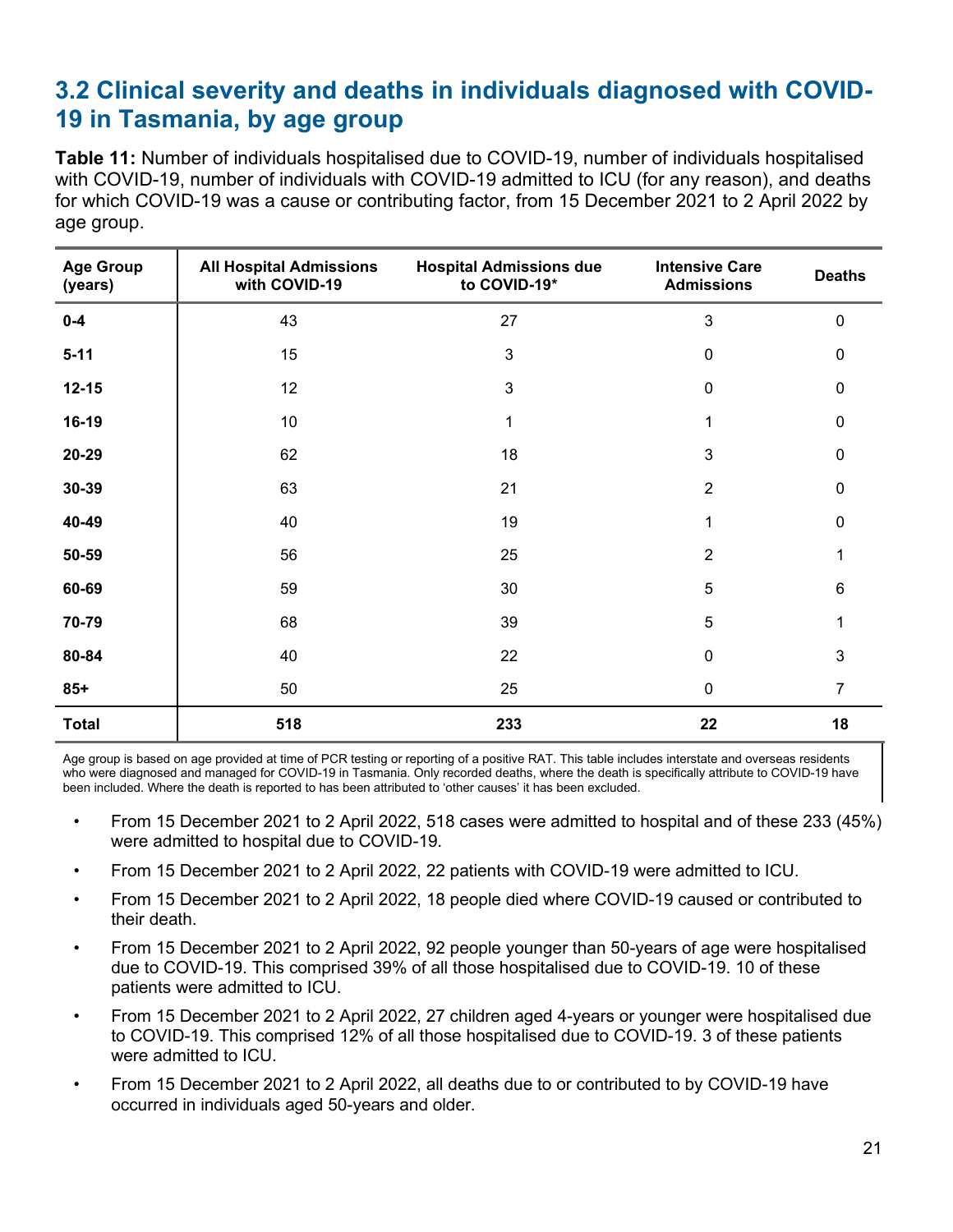## <span id="page-22-0"></span>**3.3 Clinical severity and deaths in individuals diagnosed with COVID-19 in Tasmania, by vaccination status**

**Table 12:** Number of individuals hospitalised due to COVID-19, number of individuals hospitalised with COVID-19, number of individuals with COVID-19 admitted to ICU (for any reason), and deaths for which COVID-19 was a cause or contributing factor from 15 December 2021 to 2 April 2022, by vaccination status.

| <b>Number of Reported</b><br><b>Vaccination Doses</b> | <b>Reported</b><br><b>Cases</b> | <b>All Hospital</b><br><b>Admissions with</b><br>COVID-19 | Hospital<br><b>Admissions due to</b><br>COVID-19 | <b>Intensive Care</b><br><b>Admissions</b> | <b>Deaths</b> |
|-------------------------------------------------------|---------------------------------|-----------------------------------------------------------|--------------------------------------------------|--------------------------------------------|---------------|
| 0 doses                                               | 8,636                           | 123                                                       | 59                                               |                                            | 6             |
| 1 dose                                                | 11,735                          | 28                                                        | 13                                               |                                            | 0             |
| 2 or more doses                                       | 41,437                          | 315                                                       | 136                                              | 14                                         | 10            |
| <b>Unknown</b>                                        | 33,079                          | 52                                                        | 25                                               | 0                                          | 2             |
| <b>Total</b>                                          | 94,887                          | 518                                                       | 233                                              | 22                                         | 18            |

This table includes interstate and overseas residents who were diagnosed and managed for COVID-19 in Tasmania. Data should be interpreted with caution as vaccination information is based on self-report at the time of notification of a positive PCR or RAT. Only recorded deaths, where the death is specifically attribute to COVID-19 have been included. Where the death is reported to has been attributed to 'other causes' it has been excluded.

- From 15 December 2021 to 2 April 2022, 518 cases were admitted to hospital and of these 233 (45%) were admitted to hospital **due** to COVID-19.
- From 15 December 2021 to 2 April 2022, 22 patients with COVID-19 were admitted to ICU.
- From 15 December 2021 to 2 April 2022, 18 people died where COVID-19 caused or contributed to their death.
- From 15 December 2021 to 2 April 2022, the case fatality rate in reported cases who were unvaccinated was 0.069% while the case fatality rate in reported cases who had received two or more doses of vaccine was 0.024%.
- From 15 December 2021 to 2 April 2022, the case fatality rate in reported cases who were unvaccinated was almost three times higher than the case fatality rate in reported cases who had received two or more doses of vaccine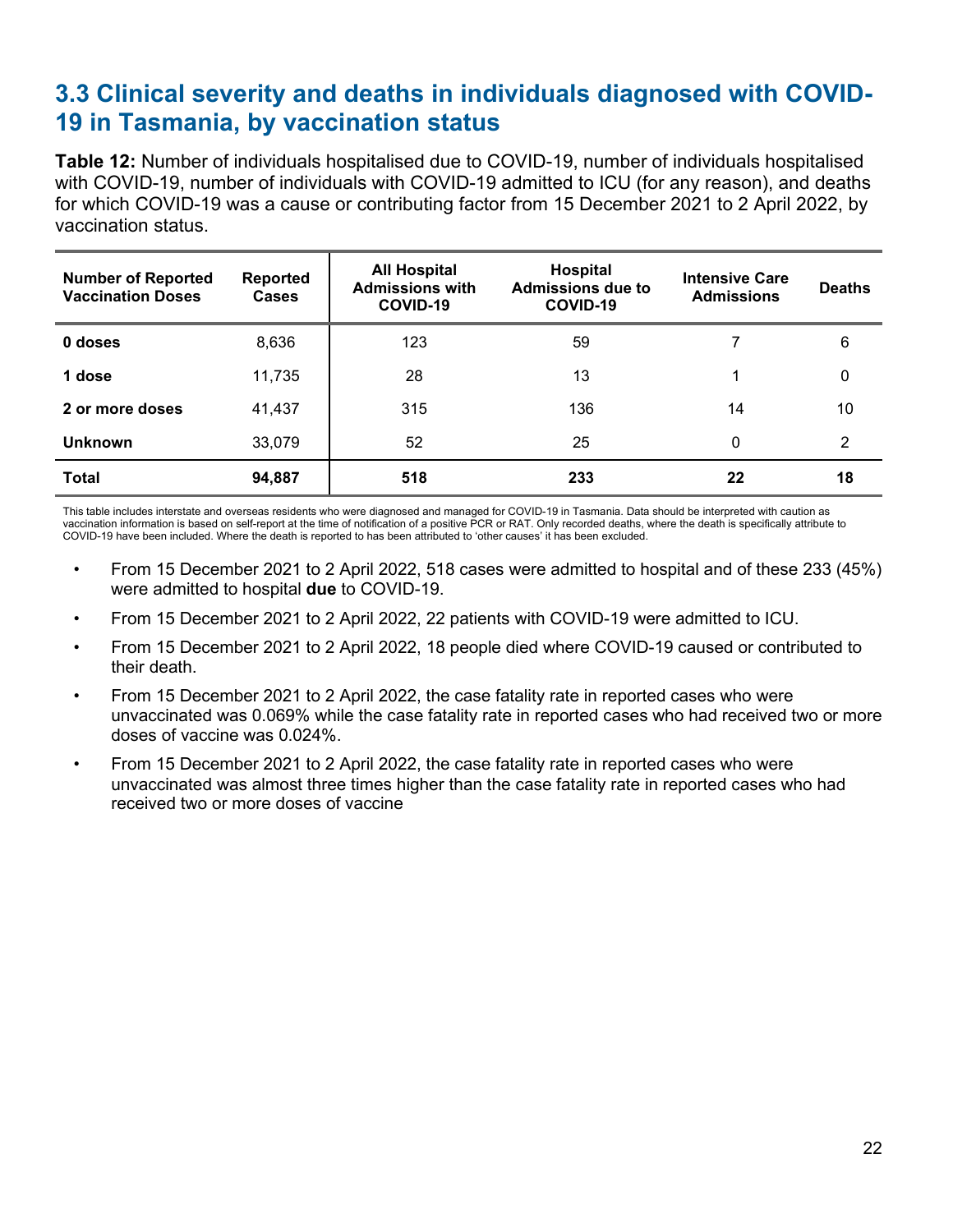# <span id="page-23-0"></span>**Glossary of Terms**

**Confirmed case:** A confirmed case is defined as a person who has returned a positive COVID-19 test. This includes detection of SARS-CoV-2 using PCR tests or antibody (an antibody is a protein that the immune system makes in response to an infection) detection by a certified pathology laboratory.

**COVID-19:** COVID-19 (coronavirus disease 2019) is the name of the infection caused by the novel (new) strain of highly contagious coronavirus (SARS-CoV-2) that was first identified in late 2019.

**PCR test:** PCR test stands for polymerase chain reaction test. This is a diagnostic test that determines if you are infected by analysing a swab to see if it contains genetic material from the SARS-CoV-2 virus.

**Rapid Antigen Test (RAT):** Rapid antigen tests detect proteins (antigens) of SARS-CoV-2 in a swab taken from your nose or throat. Rapid antigen tests can sometimes detect COVID-19 before you develop symptoms.